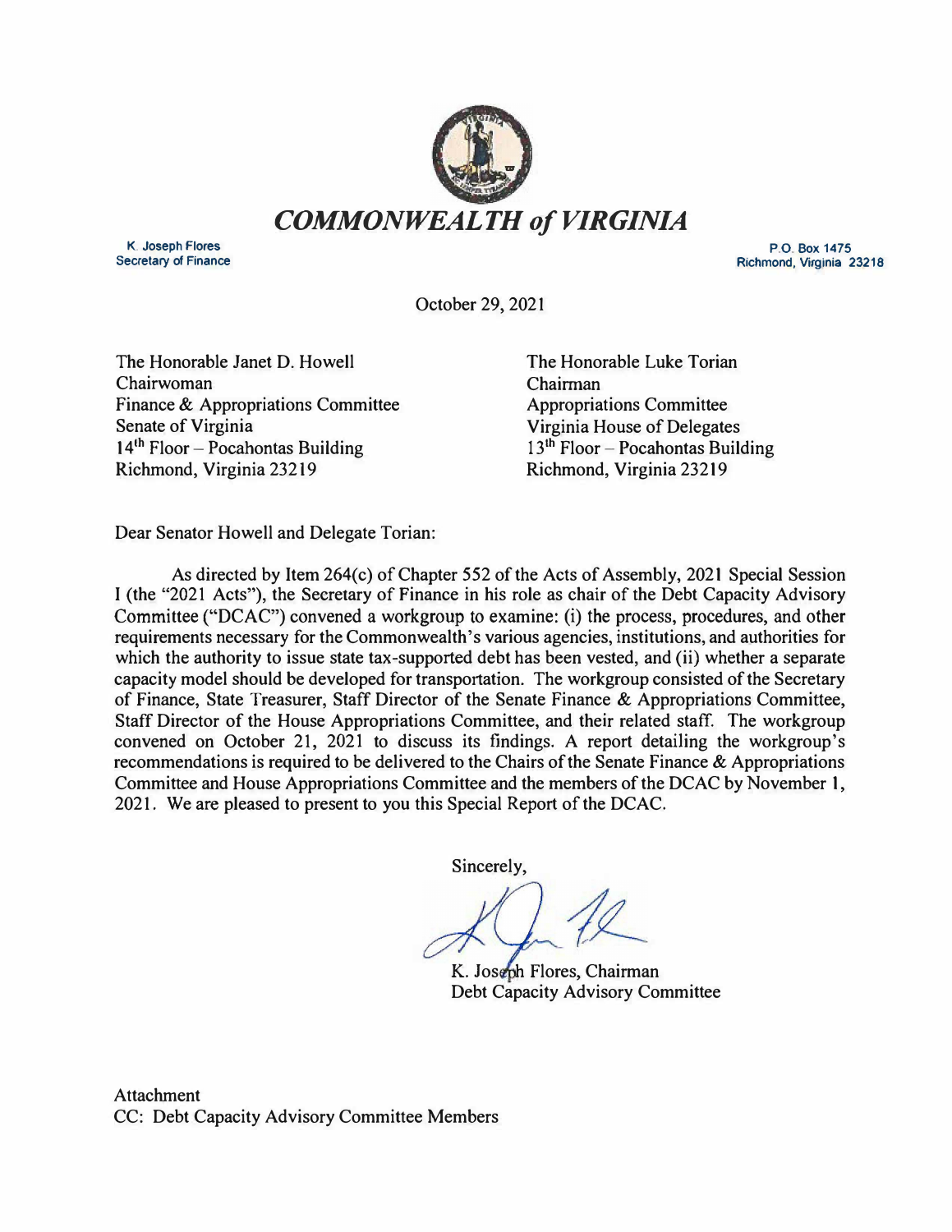# **Commonwealth of Virginia**



# **Debt Capacity Advisory Committee**

# **Special Report on State Tax-Supported Debt Issuance Procedures and Transportation Debt Capacity**

**October 21, 2021**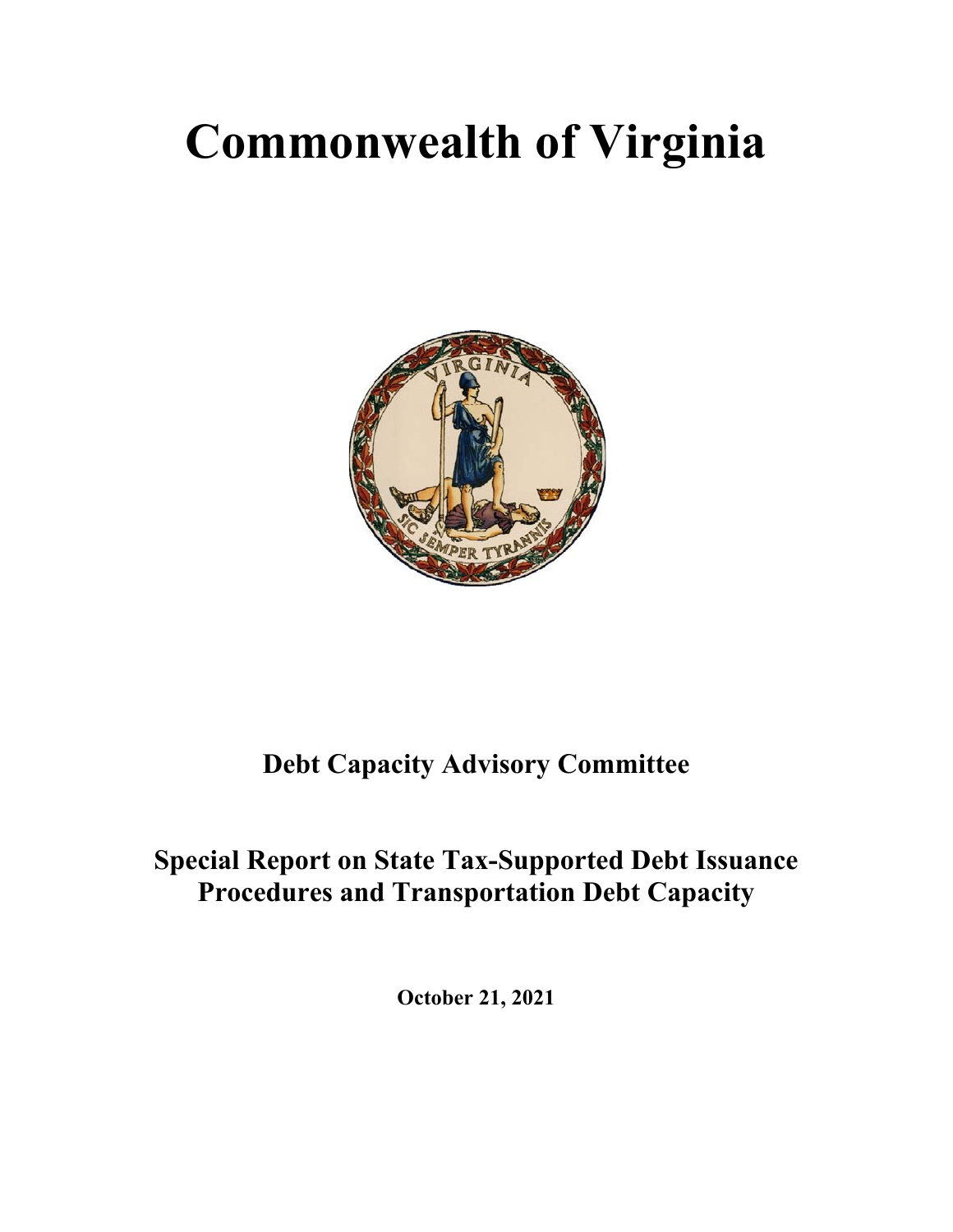## **Debt Capacity Advisory Committee Members**

The Honorable K. Joseph Flores – Chairman Secretary of Finance

Manju S. Ganeriwala State Treasurer

Harold E. Greer Director, Joint Legislative Audit & Review Commission

Staci A. Henshaw Auditor of Public Accounts

April R. Kees Staff Director, Senate Finance & Appropriations Committee

Anne E. Oman Staff Director, House Appropriations Committee

Hossein Sadid Citizen Member

Ronald L. Tillett Citizen Member

Daniel S. Timberlake Director of the Department of Planning & Budget

David A. Von Moll State Comptroller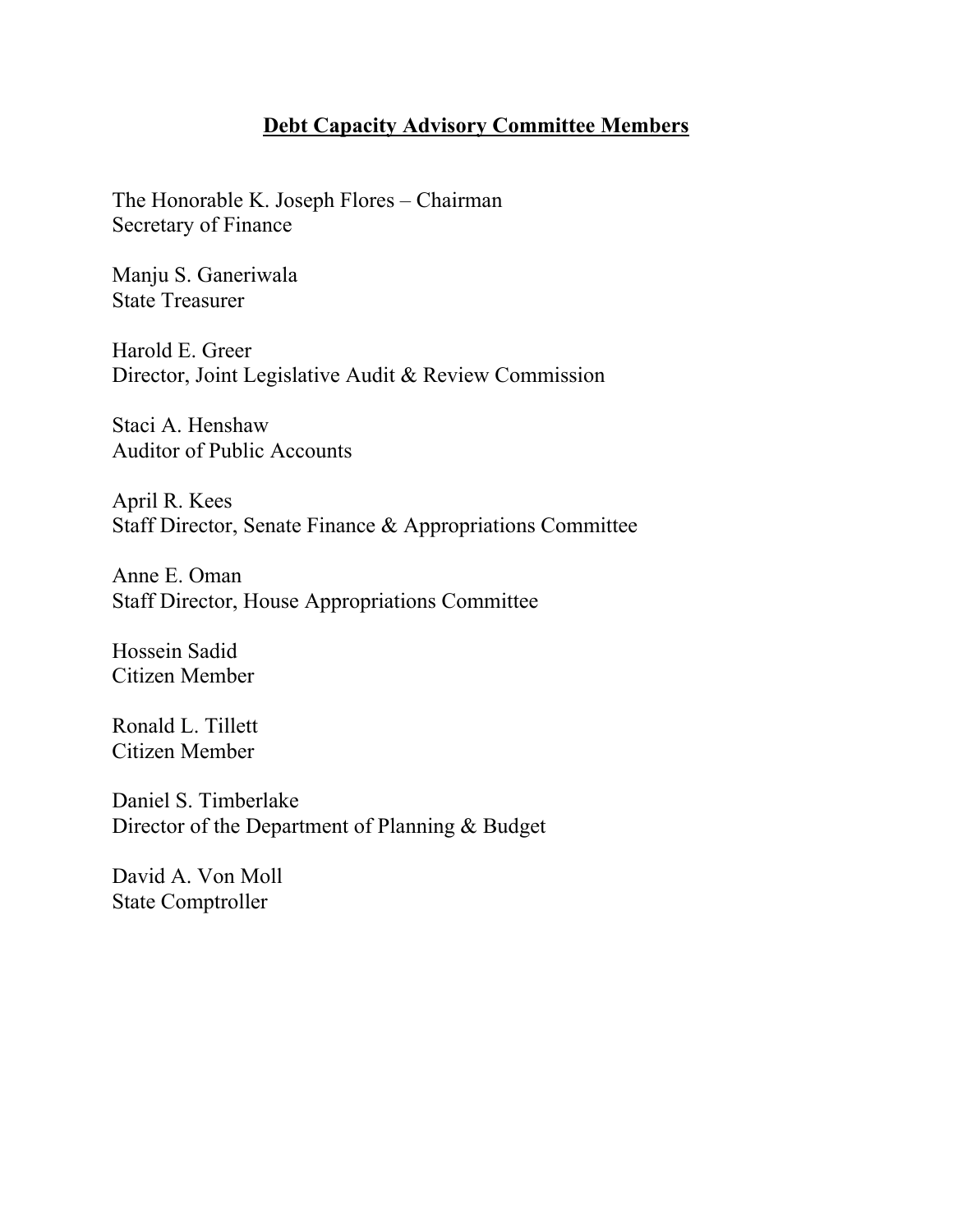# **INDEX**

|      | Page                                                                           |  |  |  |  |  |  |  |  |  |  |
|------|--------------------------------------------------------------------------------|--|--|--|--|--|--|--|--|--|--|
| I.   |                                                                                |  |  |  |  |  |  |  |  |  |  |
| II.  | Overview of Virginia's Tax-Supported Debt and Procedures for Authorization and |  |  |  |  |  |  |  |  |  |  |
|      | Issuance                                                                       |  |  |  |  |  |  |  |  |  |  |
|      | a.                                                                             |  |  |  |  |  |  |  |  |  |  |
|      | b.                                                                             |  |  |  |  |  |  |  |  |  |  |
|      | Virginia's Tax-Supported Debt Issuers<br>$c_{\cdot}$                           |  |  |  |  |  |  |  |  |  |  |
|      |                                                                                |  |  |  |  |  |  |  |  |  |  |
|      | ii.                                                                            |  |  |  |  |  |  |  |  |  |  |
|      | 111.                                                                           |  |  |  |  |  |  |  |  |  |  |
|      | iv.                                                                            |  |  |  |  |  |  |  |  |  |  |
|      | V.                                                                             |  |  |  |  |  |  |  |  |  |  |
|      |                                                                                |  |  |  |  |  |  |  |  |  |  |
| III. | Analysis of Tax Supported Transportation Debt and Debt Capacity                |  |  |  |  |  |  |  |  |  |  |
|      | a.                                                                             |  |  |  |  |  |  |  |  |  |  |
|      |                                                                                |  |  |  |  |  |  |  |  |  |  |
|      |                                                                                |  |  |  |  |  |  |  |  |  |  |
|      | iii.                                                                           |  |  |  |  |  |  |  |  |  |  |
|      |                                                                                |  |  |  |  |  |  |  |  |  |  |
| IV.  | Appendices                                                                     |  |  |  |  |  |  |  |  |  |  |
|      | a.                                                                             |  |  |  |  |  |  |  |  |  |  |
|      | $\mathbf{b}$ .                                                                 |  |  |  |  |  |  |  |  |  |  |
|      | c.                                                                             |  |  |  |  |  |  |  |  |  |  |
|      | d.                                                                             |  |  |  |  |  |  |  |  |  |  |
|      |                                                                                |  |  |  |  |  |  |  |  |  |  |



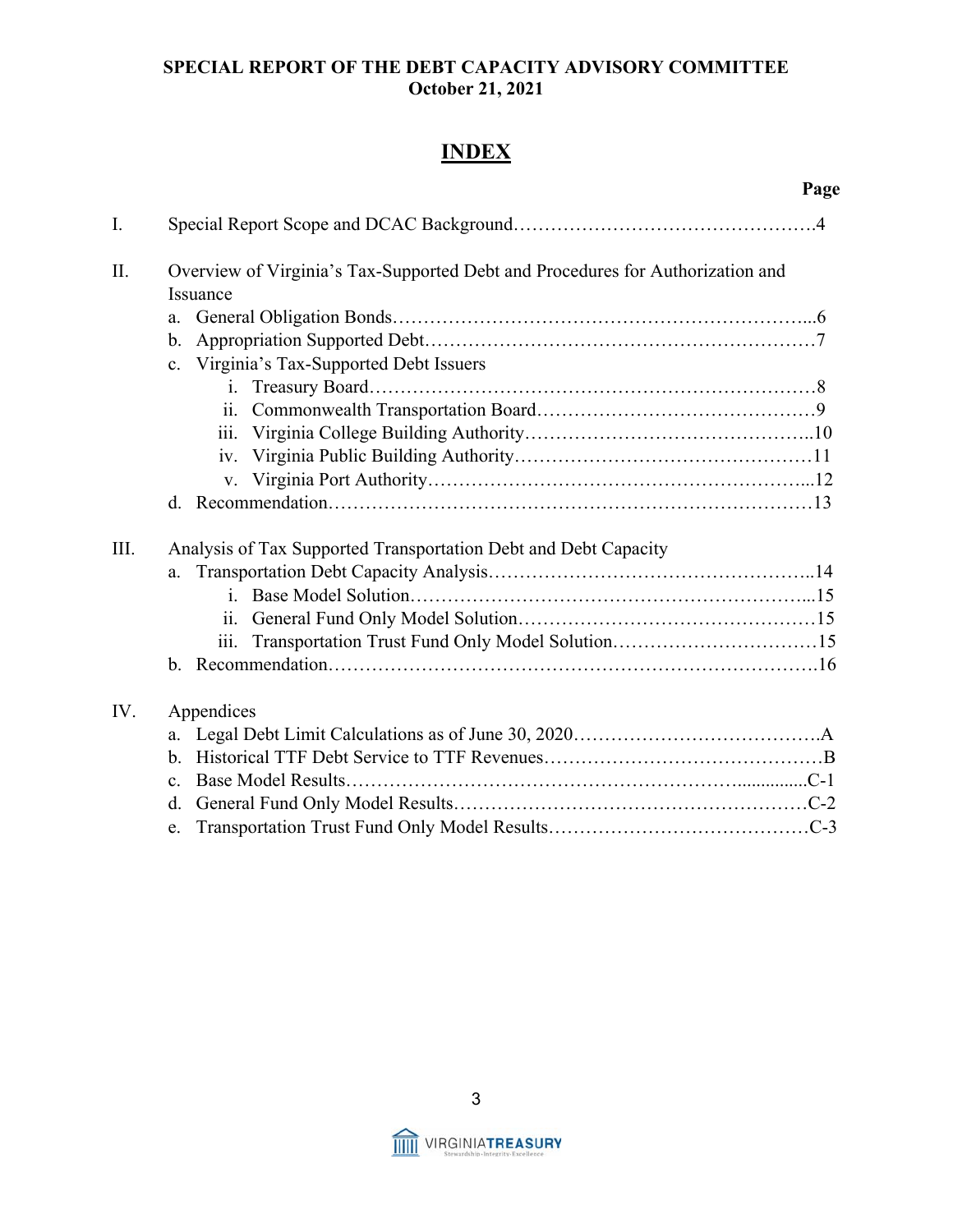# **Special Report Scope**

Item 264(c) of Chapter 552 of the Acts of Assembly, 2021 Special Session I (the "2021 Acts") sets forth the following, *"The Secretary of Finance, in his role as chair of the Debt Capacity Advisory Committee ("DCAC"), shall convene a workgroup of relevant stakeholders to examine the process, procedures, and other requirements necessary for the various agencies, institutions, and authorities of the Commonwealth, for which the authority to issue state tax-supported debt has been vested, to report to the DCAC prior to the issuance of any such state tax-supported debt. As a part of this evaluation of the Commonwealth's debt policies, the DCAC shall also examine whether a separate capacity model should be developed for transportation outside of the overall state tax-supported debt model. A report detailing the workgroup's recommendations shall be delivered to the members of the DCAC, and the Chairs of the House Appropriations and Senate Finance and Appropriations Committees by November 1, 2021."*

# **DCAC Background**

Following the Commonwealth's increased use of debt in the 1980's, Governor Wilder issued Executive Order 38 (1991) which established the DCAC. Subsequent to the Executive Order, the DCAC was codified in Section 2.2-2712 of the Code of Virginia. The Committee was initially comprised of the Secretary of Finance, the State Treasurer, the Auditor of Public Accounts, the Director of Planning and Budget, the Director of the Joint Legislative Audit and Review Commission, and two citizen members appointed by the Governor. Legislation enacted in 2010 added three additional members to the Committee: the staff directors of the Senate Finance and House Appropriations Committees, and the State Comptroller. The Secretary of Finance serves as Chairman.

The Committee is vested with the power and duty to annually review the size and condition of the Commonwealth's tax-supported debt and to submit to the Governor and the General Assembly, by January  $1<sup>st</sup>$  of each year, an estimate of the maximum amount of new tax-supported debt that prudently may be authorized for the next biennium. The Committee's recommendations must consider the projected debt service requirements over the current fiscal year and the following nine fiscal years. The Committee must also review annually the amount and condition of obligations for which the Commonwealth has a contingent or limited liability, and for which the Commonwealth is permitted to replenish reserve funds if deficiencies occur (i.e., Moral Obligation debt).

In 1991, after consideration of various alternatives to assess capacity, the Committee decided on a measure based on tax-supported debt service as a percent of revenues. This measure provides a direct comparison of the state's obligations to the resources available to pay them. Measuring the portion of the State's resources committed to debt-related fixed costs provides a measure of the State's budgetary flexibility and its ability to respond to economic downturns.

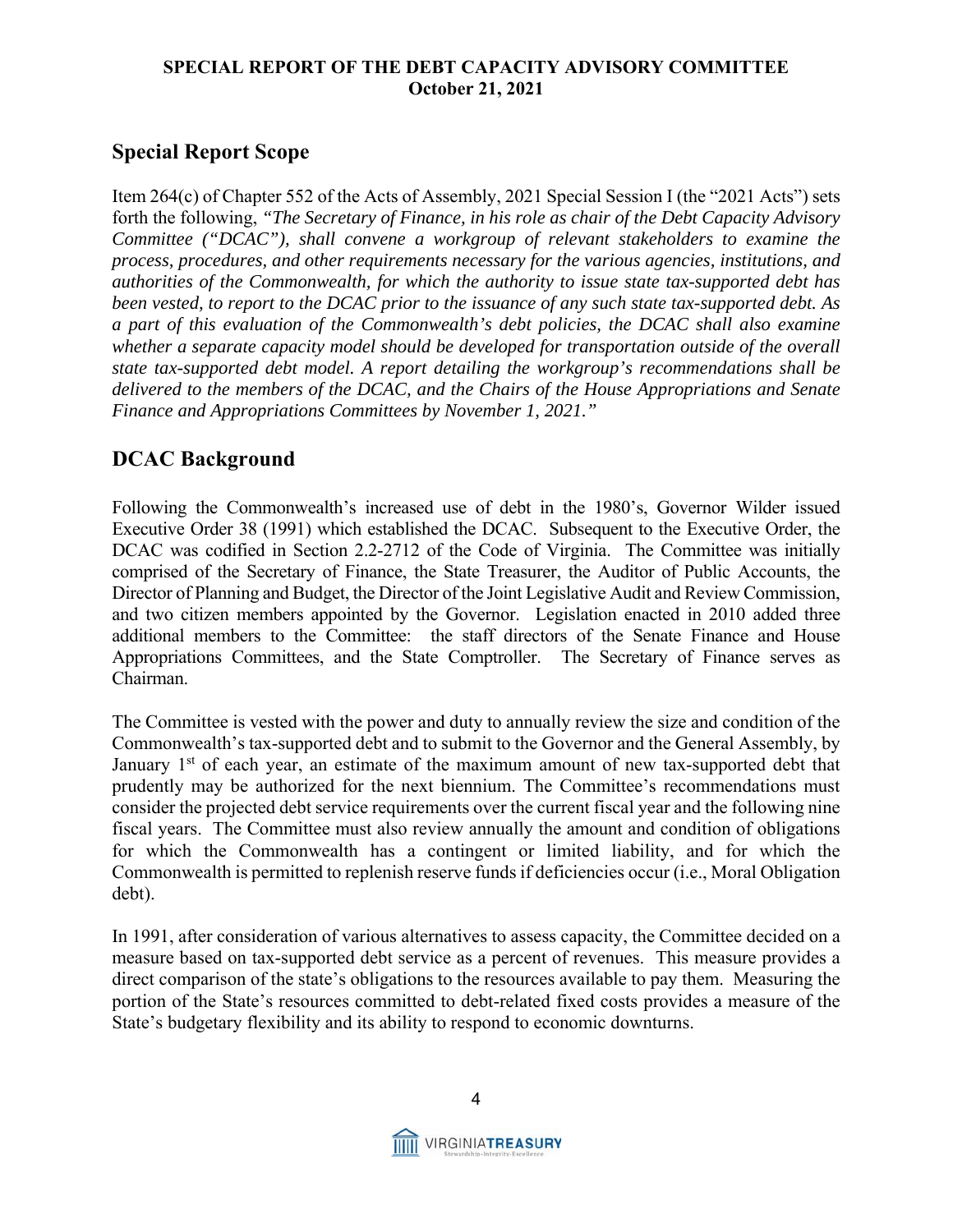The target level selected by the Committee in 1991 was five percent - that is, debt service on taxsupported debt obligations should not exceed 5% of blended revenues. This measure is intended to ensure that annual debt service payments do not consume so much of the state's annual operating budget as to hinder the Commonwealth's ability to provide core government services. This basic measure has been endorsed by the DCAC in each subsequent year. Blended Revenues are comprised of general fund revenues, certain recurring non-general fund transfers including ABC profits, state revenues in the Transportation Trust Fund ("TTF"), and Virginia Health Care Fund revenues. Following a 2010 study, Blended Revenues also include the relevant portion of sales tax and certain recurring non-general fund Appropriation Act transfers. DCAC uses a ten-year average capacity to arrive at its recommendation in order to smooth the effect of dramatic revenue fluctuations and to facilitate long-term capital planning.

It is important to note that maintaining debt service at less than 5% of revenues is merely a benchmark of affordability. Debt service requires annual appropriation, and to the extent debt is authorized and issued, debt service will limit the amounts available for other budgetary needs.

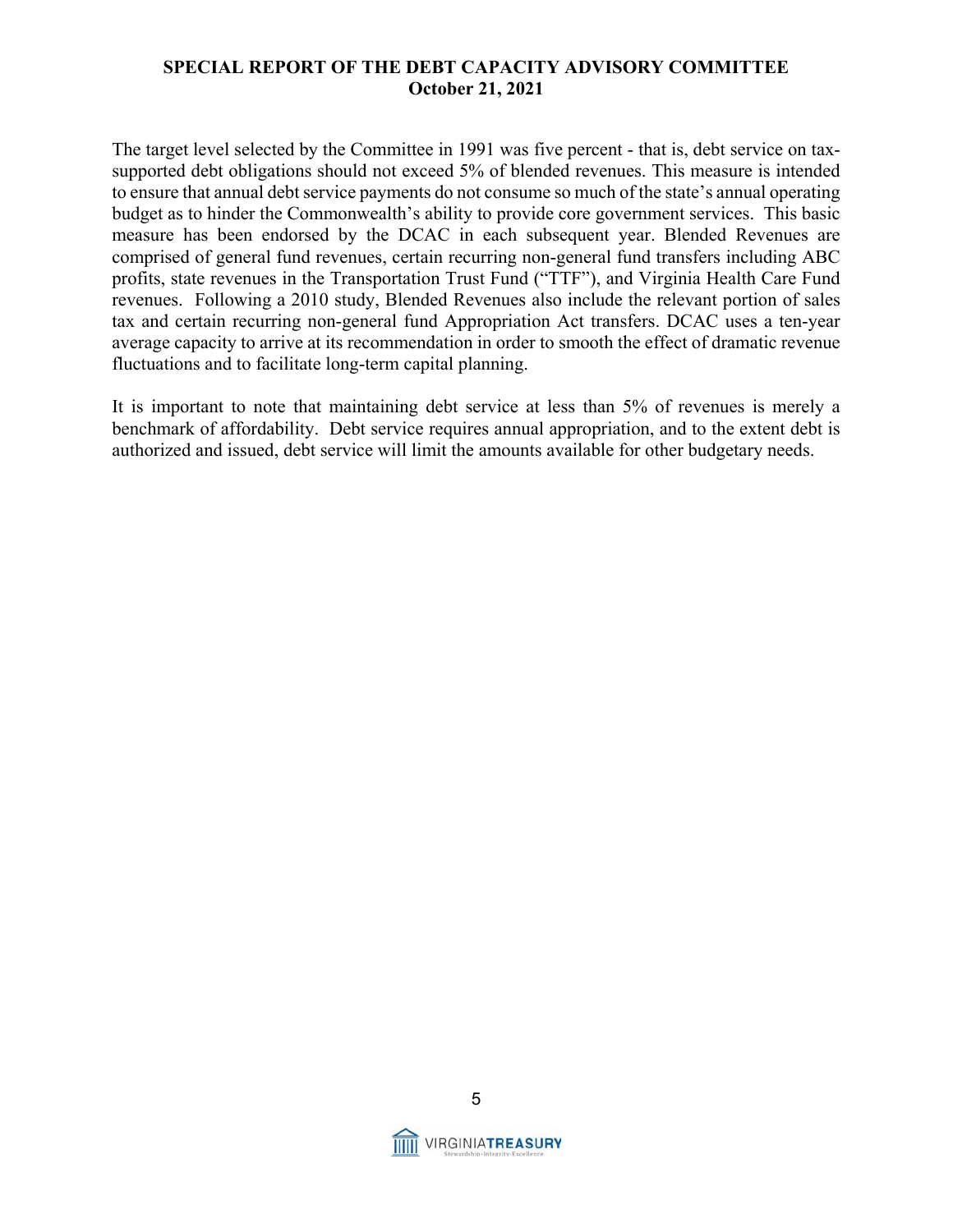# **Overview of Virginia's Tax-Supported Debt and Procedures for Authorization and Issuance**

The State issues two types of tax-supported debt: general obligation bonds and various kinds of appropriation supported obligations. The Commonwealth's general obligation bonds are secured by the full faith and credit of the Commonwealth and are rated in the highest rating category (AAA, Aaa, AAA) by the bond rating agencies. Several factors contribute to the high bond ratings, including the legal protections inherent in constitutionally-permitted debt, investor confidence in the pledge of the full faith and credit of the State, and the presumption of the availability of the government's full resources. General obligation bonds are the most transparent of the various types of State debt obligations and typically carry the lowest interest cost. The Commonwealth's appropriation supported debt is typically rated one notch lower than its general obligation debt  $(AA<sup>+</sup>, Aa1, AA<sup>+</sup>)$  by the rating agencies due to the risk that funds for debt service payments may not be annually appropriated by the General Assembly.

Tax-supported debt obligations which impact the Commonwealth's debt capacity include general obligation bonds (excluding those general obligation bonds issued pursuant to Article X, Section 9(c) of the Constitution of Virginia for which debt service is paid from project revenues), debt secured by the TTF, obligations issued by the Virginia Public Building Authority ("VPBA") and the Virginia College Building Authority ("VCBA") that are repaid from general fund appropriations, certain obligations of the Virginia Port Authority ("VPA"), obligations payable under regional jail reimbursement agreements, bonded capital leases paid from a general fund appropriations, and other capital leases and installment purchases.

#### **General Obligation Bonds**

*General Obligation 9(b) Bonds*: Bonds issued under Article X, Section 9(b) of the Constitution are considered true general obligation bonds and are secured solely by the full faith and credit of the Commonwealth. Authorization for the issuance of 9(b) general obligation bonds first requires an affirmative vote of the majority of both houses of the General Assembly approving the language specifying the project(s) and bond authorization amounts. The authorizing language will not take effect until it is submitted to the citizens of the Commonwealth and approved through an open election by the majority of the electorate. In addition to requiring a voter referendum, 9(b) general obligation debt is also subject to Virginia's legal debt limits. The Constitution limits the total authorization of 9(b) general obligation debt during any given fiscal year to 25% of 1.15x the average State tax revenues for the prior three fiscal years, less any prior 9(b) general obligation authorizations during the same three prior fiscal years. In addition, the Constitution also limits the total amount of outstanding 9(b) general obligation bonds to no more than 1.15x the average State tax revenues for the prior three fiscal years.

*General Obligation 9(c) Bonds:* Bonds issued under Article X, Section 9(c) of the Constitution are considered double-barreled general obligation bonds and are secured by both the full faith and credit of the Commonwealth as well as the revenues of the project to be financed. In the case of

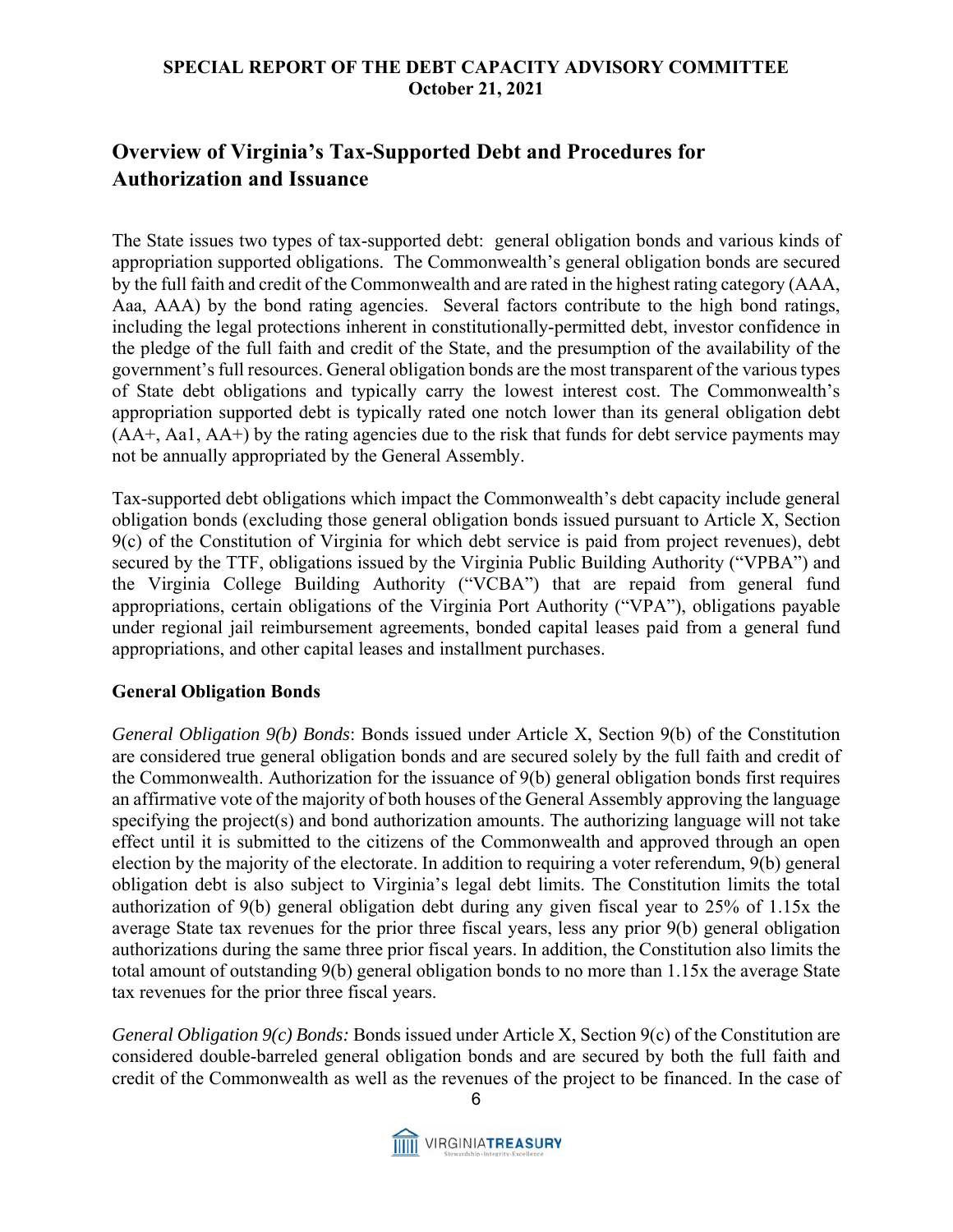9(c) general obligation bonds, projects are required to be self-supporting via net project revenues, and the general obligation pledge serves as a back-stop in the event net project revenues are insufficient to service the debt. While these bonds do not require a voter referendum, authorization of the bonds requires a 2/3 super majority approval by each house of the General Assembly. In addition, authorization of these bonds also requires a signed opinion from the Governor attesting that the project's revenues will be sufficient to pay the debt service on the bonds. The Constitution limits the total outstanding amount of 9(c) general obligation bonds to 1.15x the average state tax revenues for the prior three fiscal years. Due to the general obligation pledge, 9(c) general obligation bonds are considered tax-supported debt for financial reporting purposes; however, it is not included in the calculation of debt capacity unless project revenues prove insufficient to service the debt and the general obligation back-stop is invoked. This situation has never occurred since 9(c) debt was first issued in 1973.

*Virginia's legal debt limit calculations as of June 30, 2020, including the total amount of debt outstanding for the Commonwealth's various general obligation bonds, is included in Appendix A of this report.* 

#### **Appropriation Supported Debt**

*Appropriation Supported 9(d) Bonds:* Bonds issued under Article X, Section 9(d) of the Constitution are appropriation supported bonds for which debt service payments are made by annual appropriations from the General Fund or the TTF. In certain cases, 9(d) bonds may also include an additional pledge of project revenues or the general revenues of the underlying institution for which the bonds are being issued. 9(d) bonds that carry an additional pledge of revenues are not considered tax-supported debt of the Commonwealth and are not included in the calculation of debt capacity. Authorization of 9(d) appropriation supported debt requires project approval by the General Assembly. Unlike 9(b) and 9(c) general obligation bonds which are issued by the Commonwealth through the Treasury Board, these bonds are issued by the Commonwealth's various agencies, authorities, and institutions for which the authority to issue State tax-supported debt has been vested, including the VCBA, VPBA, the Commonwealth Transportation Board ("CTB"), and the VPA. These bonds do not carry a pledge of the Commonwealth's full faith and credit and there is no constitutional debt limit for 9(d) appropriation supported bonds.

*Other Appropriation Supported 9(d) Debt:* In addition to 9(d) bonds issued by the Commonwealth's various debt issuing agencies and authorities, other appropriation supported obligations of the Commonwealth are considered tax-supported 9(d) debt of the Commonwealth, including bonded capital leases, other long-term capital leases, and installment purchases. Authorization of these obligations requires project approval of the General Assembly.

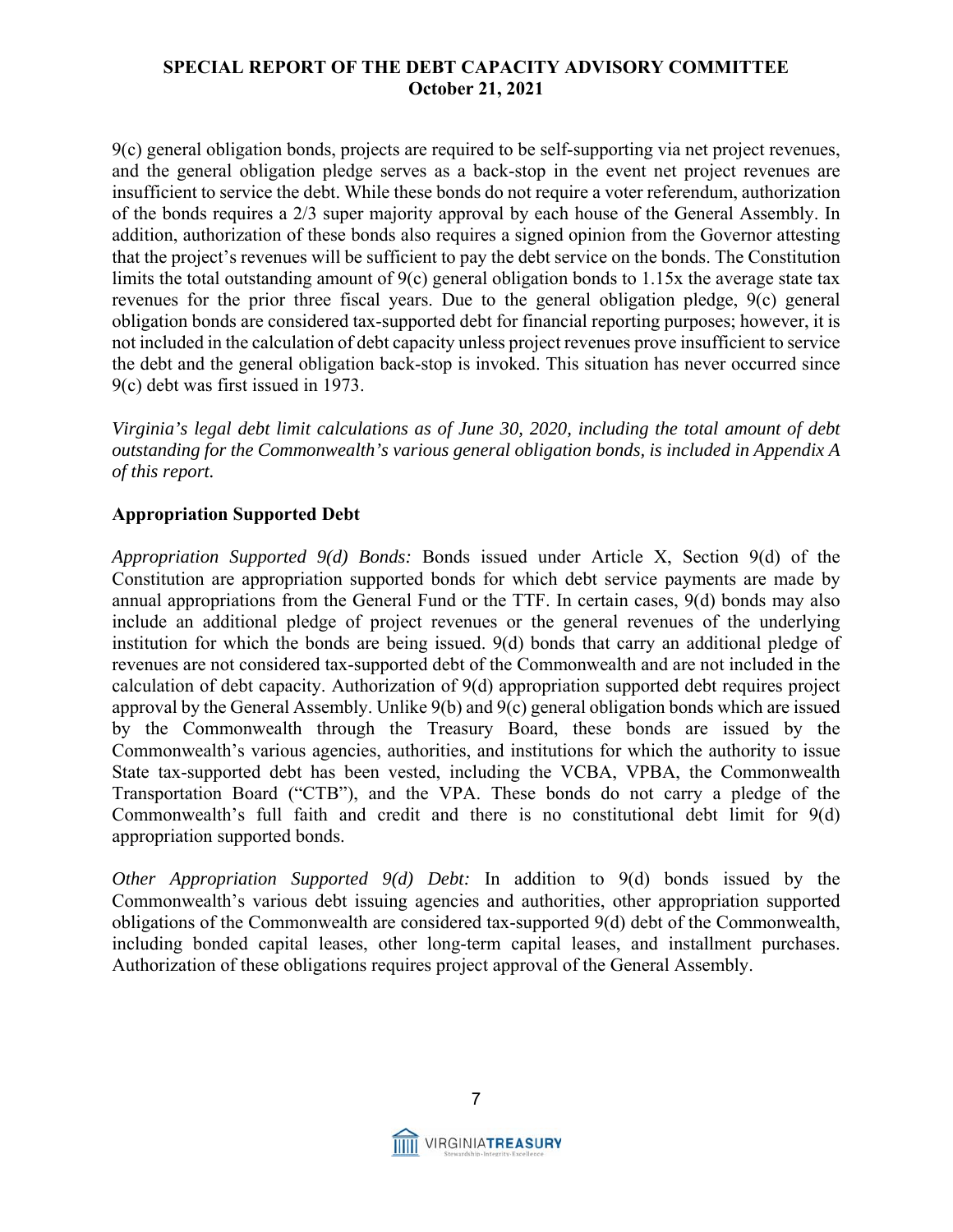#### **Virginia's Tax-Supported Debt Issuers**

*Treasury Board:* The Treasury Board is responsible for the issuance of the Commonwealth's various forms of general obligation debt, including all 9(a), 9(b), and 9(c) general obligation bonds. Once a project has received authorization for general obligation bond financing from the General Assembly, and if necessary, approval through voter referendum, the Treasury Board is authorized under Article X of the Constitution to issue and sell bonds of the Commonwealth. Section 2.2- 2416 of the Code of Virginia provides the Treasury Board the power to approve the final terms and structure of the bonds, including the amount, term, rate parameter, security, method of sale, redemption provisions, and form of bonds, through the adoption of a resolution outlining these conditions at a meeting of the Treasury Board prior to issuance. Following Treasury Board's adoption of the resolution authorizing the issuance and sale of the bonds, the Governor must also provide final consent to the issuance. As of June 30, 2020, the Commonwealth had approximately \$1.2 billion in general obligation bonds outstanding, consisting of approximately \$330.9 million in  $9(b)$  general obligation bonds and \$897.5 million in  $9(c)$  general obligation bonds. The Commonwealth did not have any 9(a) general obligation bonds outstanding as of June 30, 2020. In addition, there were no authorized but unissued bonds for 9(b) projects at fiscal year-end 2021; the last authorization for 9(b) bonds occurred in 2002. However, as of June 30, 2021, there were approximately \$701.4 million in authorized 9(c) general obligation bond financed projects for which bonds have not yet been issued.



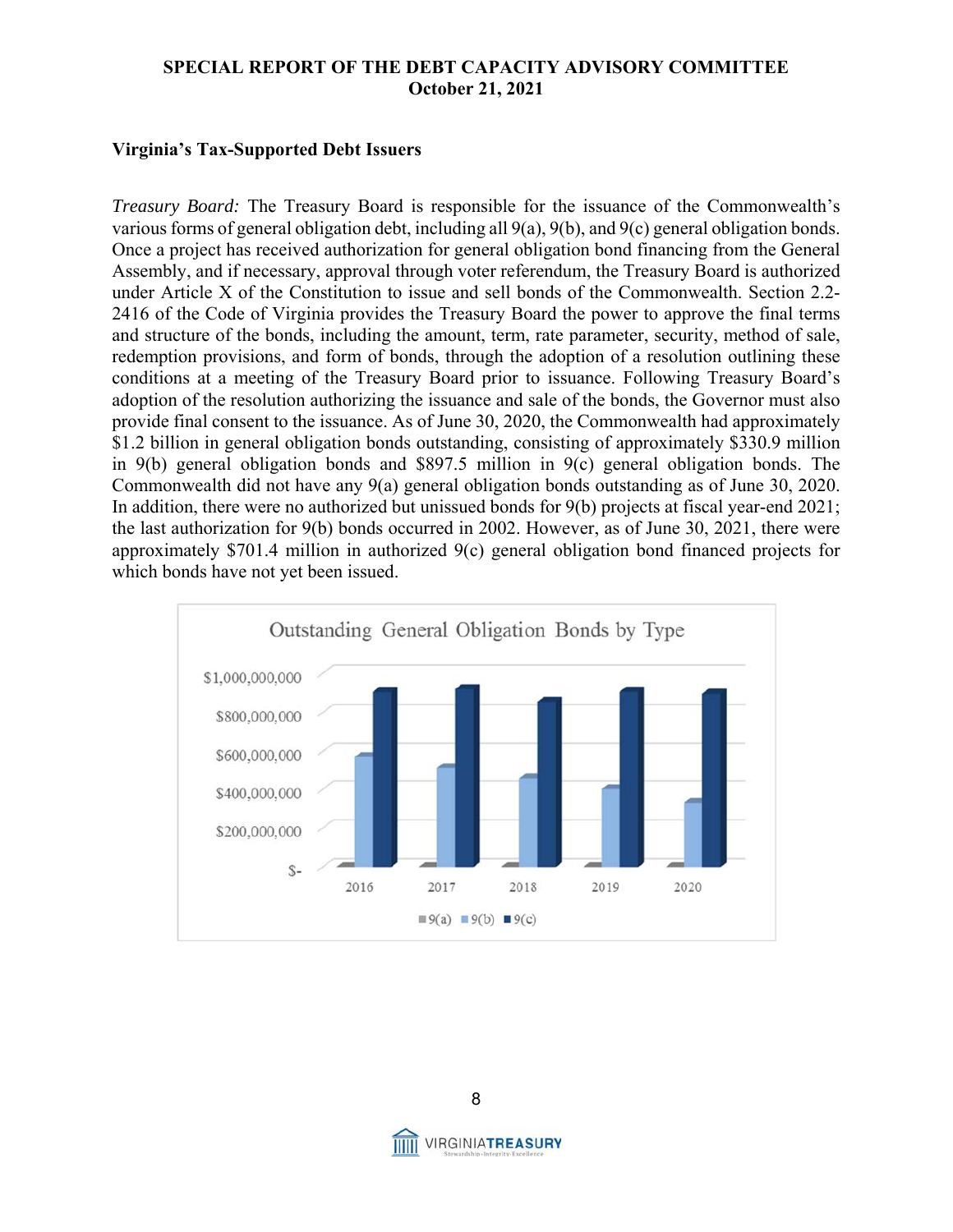*Commonwealth Transportation Board:* The CTB is authorized to issue appropriation supported 9(d) bonds to finance transportation related capital projects. Certain bonds issued by the CTB are secured by revenues of the TTF and an additional pledge of other available revenues, including appropriations from the General Fund, and are thus considered 9(d) tax-supported bonds of the Commonwealth. Once a 9(d) bond financed transportation project has received authorization from the General Assembly, the CTB is authorized under the Transportation Development and Revenue Bond Act, Sections 33.2-1700 *et seq.* of the Code of Virginia, to issue revenue and appropriation supported bonds to finance the costs of transportation projects. The CTB must first authorize the issuance through the adoption of a resolution by the CTB defining the terms and structure of the financing. Following CTB approval of the issuance of any appropriation supported bonds, the final terms and structure of the bonds must also be approved by the Treasury Board through the adoption of a resolution authorizing the issuance. Finally, consent of the Governor must also be provided for the issuance of bonds by the CTB. As of June 30, 2020, the CTB had approximately \$2.8 billion in 9(d) transportation bonds outstanding. In addition, as of June 30, 2021, there were approximately \$863.6 million in authorized 9(d) bond financed transportation projects for which bonds have not yet been issued.





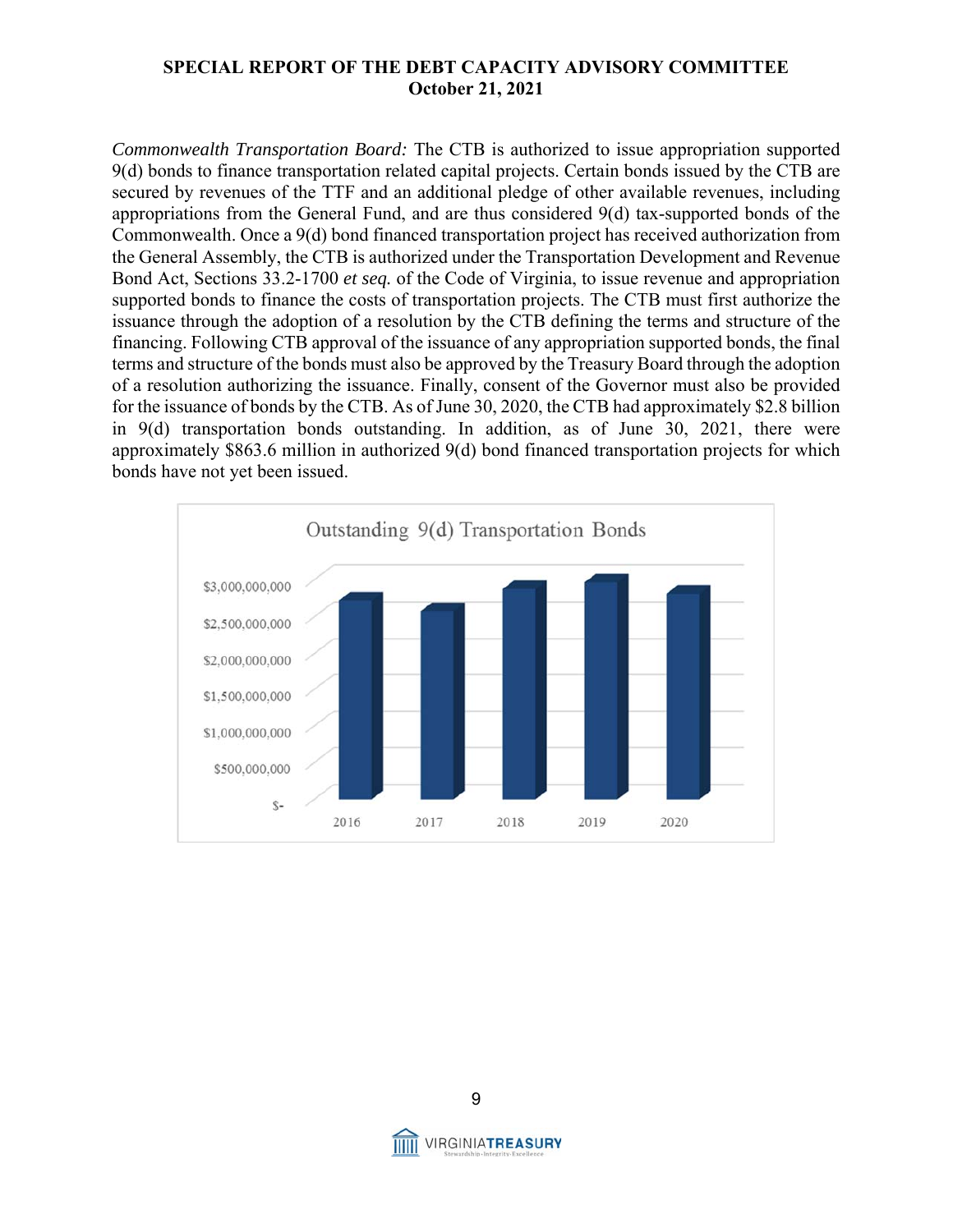*Virginia College Building Authority:* The VCBA is authorized to issue appropriation supported 9(d) bonds for higher education capital projects through two separate funding programs: the  $21<sup>st</sup>$ Century College and Equipment Program and the Public Higher Education Financing Program. Bonds issued through the Public Higher Education Financing Program are secured first by a pledge of the general revenues of the underlying higher education institution, and as such, are not considered tax-supported debt. However, bonds issued through the 21<sup>st</sup> Century College and Equipment Program are secured solely by General Fund appropriations. Once a 9(d) bond financed higher education project has been authorized by the General Assembly, the VCBA is authorized under Chapter 12, Title 23.1 of the Code of Virginia to issue bonds to finance the cost of capital improvements and the purchase of equipment for Virginia's institutions of higher education. The VCBA Board must first authorize the issuance through the adoption of a resolution of the VCBA Board defining the terms and structure of the financing. Following VCBA Board approval of the issuance of any appropriation supported bonds, the final terms and structure of the bonds must also be approved by the Treasury Board through the adoption of a resolution authorizing the issuance. As of June 30, 2020, the VCBA had approximately \$4.4 billion of tax-supported  $21<sup>st</sup>$  Century College and Equipment Program bonds outstanding. In addition, as of June 30, 2021 there were approximately \$2.3 billion in authorized 9(d) bond financed higher education capital and equipment projects for which bonds have not yet been issued.



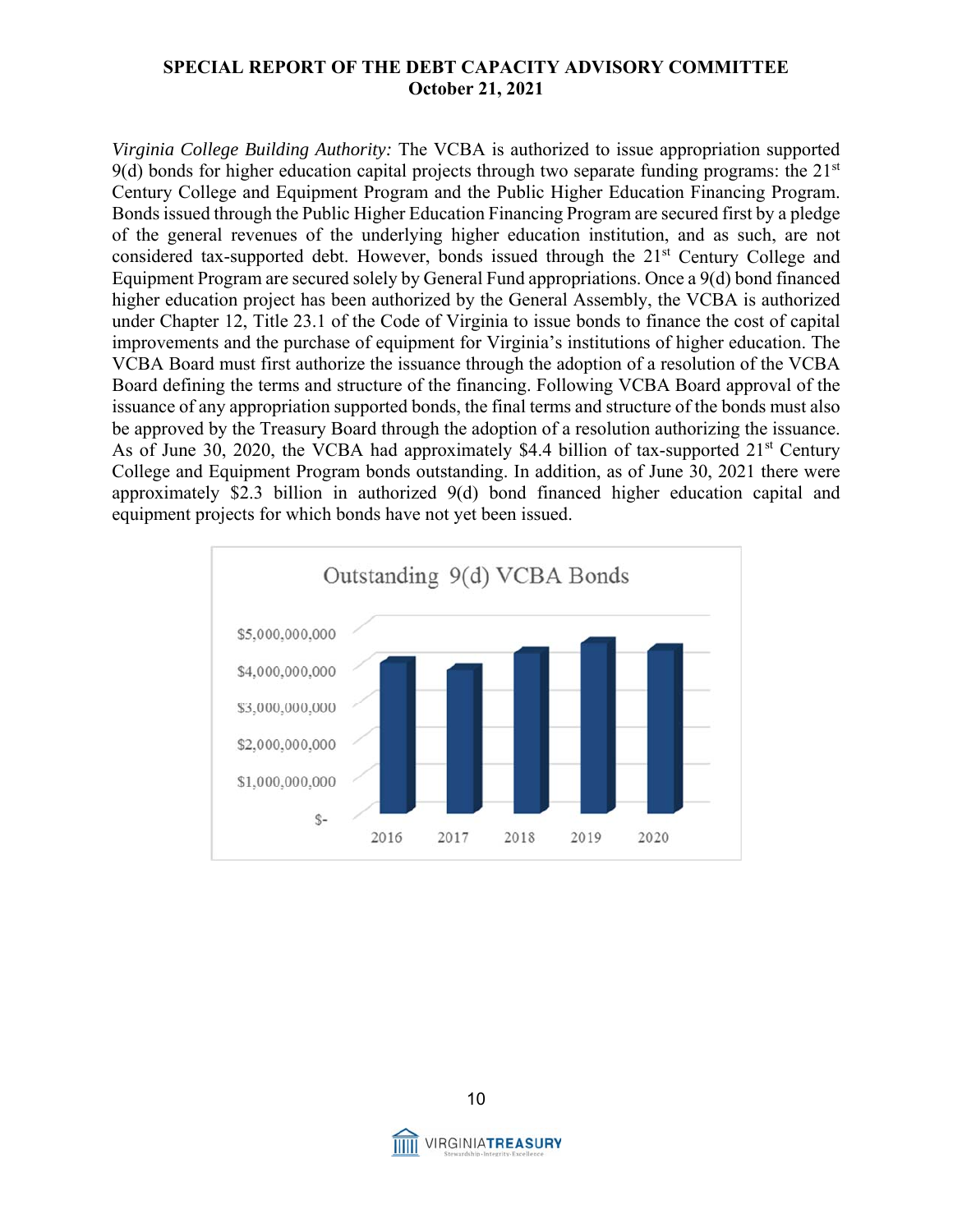*Virginia Public Building Authority:* The VPBA is authorized to issue appropriation supported 9(d) bonds to finance capital projects that construct, improve, furnish, maintain, or acquire public buildings for the use of the Commonwealth, as well as any other projects that benefit the Commonwealth and any of its agencies, instrumentalities, and political subdivisions. Once an eligible 9(d) financed capital project has been authorized by the General Assembly, the VPBA is authorized under the Virginia Public Building Authority Act of 1981, Article 6, Chapter 22, Title 2.2 of the Code of Virginia, to issue bonds to finance public facilities. The VPBA Board must first authorize the issuance through the adoption of a resolution of the VPBA Board defining the terms and structure of the financing. Following VPBA Board approval of the issuance of any bonds, the final terms and structure of the bonds must also be approved by the Treasury Board through the adoption of a resolution authorizing the issuance. As of June 30, 2020, the VPBA had approximately \$3.0 billion in tax-supported 9(d) bonds outstanding. In addition, as of June 30, 2021, there were approximately \$1.875 billion in authorized 9(d) bond financed public facility and jail projects for which bonds have not yet been issued.



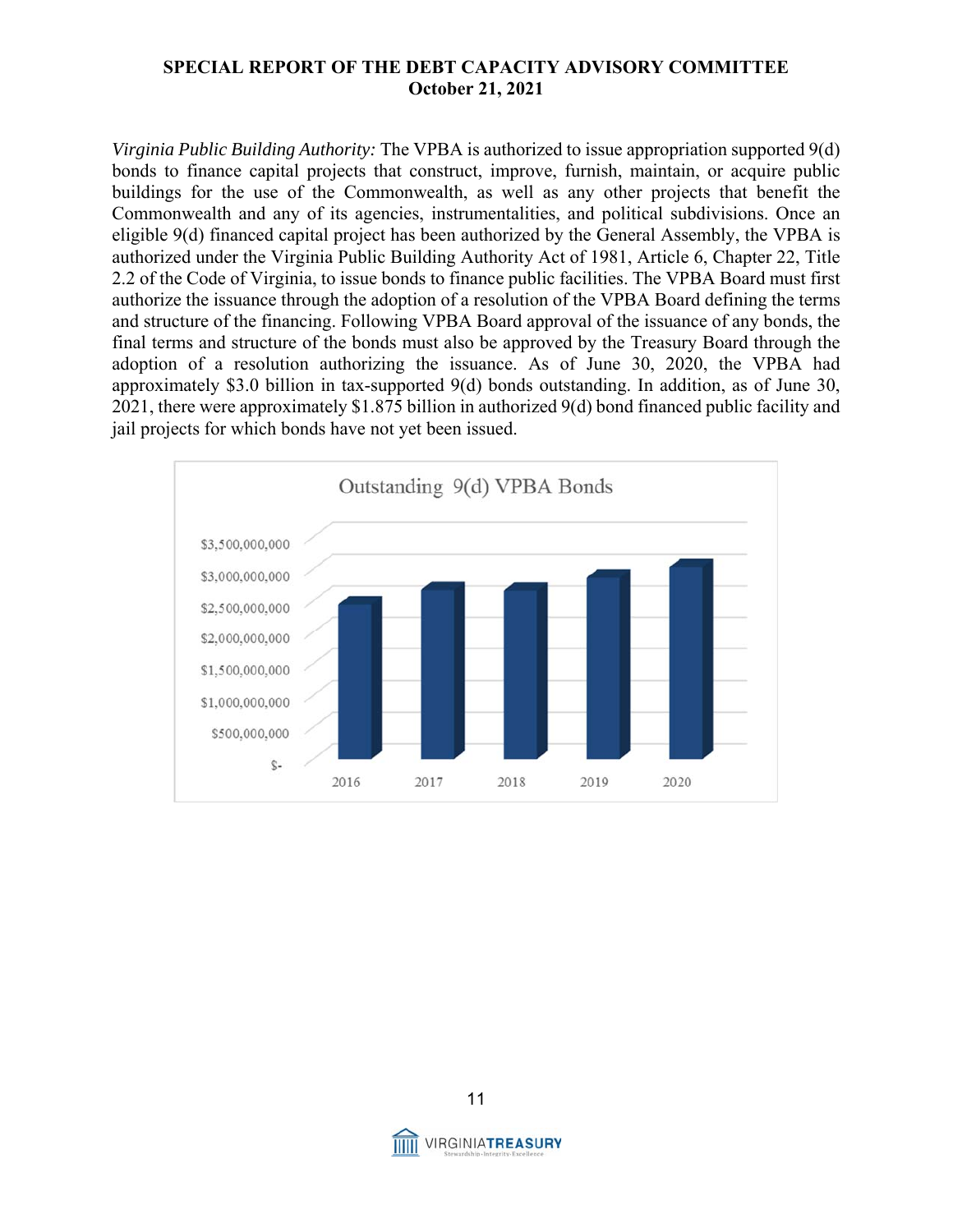*Virginia Port Authority:* The VPA is authorized to issue revenue bonds to acquire, construct, maintain, equip, and operate port facilities and related structures necessary to Virginia's port commerce. Any bonds issued by the VPA that are secured by revenues of the Commonwealth Port Fund, which is a component of the TTF, are considered tax-supported 9(d) appropriation bonds. Once a port related project is authorized for bond financing by the General Assembly, the VPA is authorized under Chapter 10, Title 62.1 of the Code of Virginia to issue bonds for approved port related projects. The VPA Board of Commissioners must first authorize the issuance through the adoption of a resolution of the VPA Board of Commissioners defining the terms and structure of the financing. Following VPA Board of Commissioners approval for the issuance of any appropriation supported bonds, the final terms and structure of the bonds must also be approved by the Treasury Board through the adoption of a resolution authorizing the issuance. As of June 30, 2020, the VPA had approximately \$223.7 million in tax-supported 9(d) bonds outstanding. There are currently no additional authorizations for 9(d) bond financed port projects for which bonds have not yet been issued.



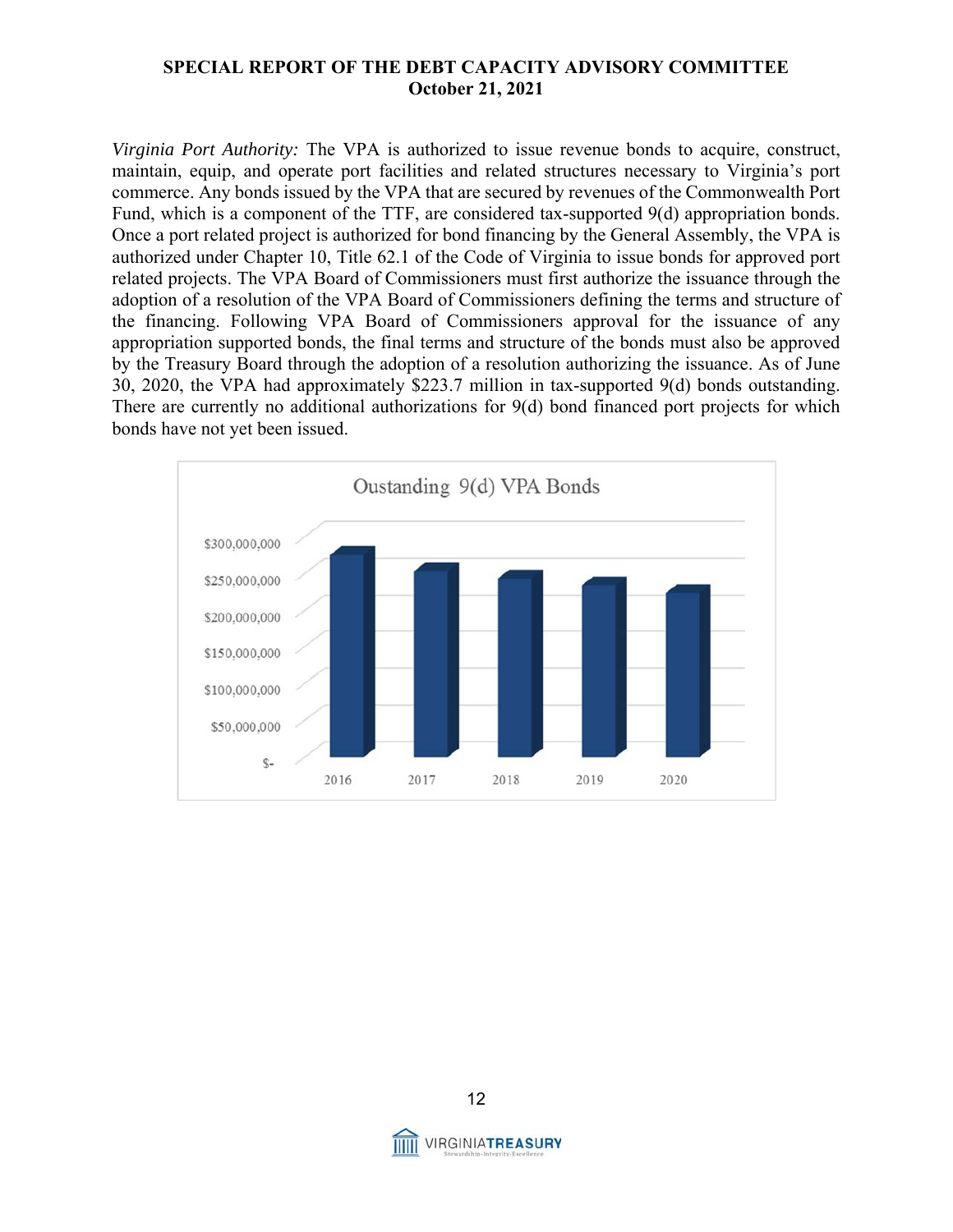#### **Recommendation**

*Under current law, all tax-supported debt of the Commonwealth must first be duly authorized by the General Assembly and receive approval from the Board of the issuing agency, authority, or*  institution as well as the consent of the Governor. In addition, the Treasury Board has final *approval of the terms and structure of all of the Commonwealth's tax supported debt prior to its issuance. The DCAC is an advisory committee that has responsibility for providing a recommendation of how much tax-supported debt can be authorized and issued prior to the start of the January session of the General Assembly, although its recommendation is non-binding.* 

*While the DCAC also reports on the amount of Commonwealth debt annually, the committee does not have the authority to approve or deny any proposed issuances of previously authorized debt. Any reporting of planned issuances to the DCAC would be for informational purposes only. Given the level of authorization and approvals that already exist, it does not appear necessary to modify to the Code to provide the DCAC with an authorization to provide final authority to allow or deny the issuance of tax-supported debt.* 

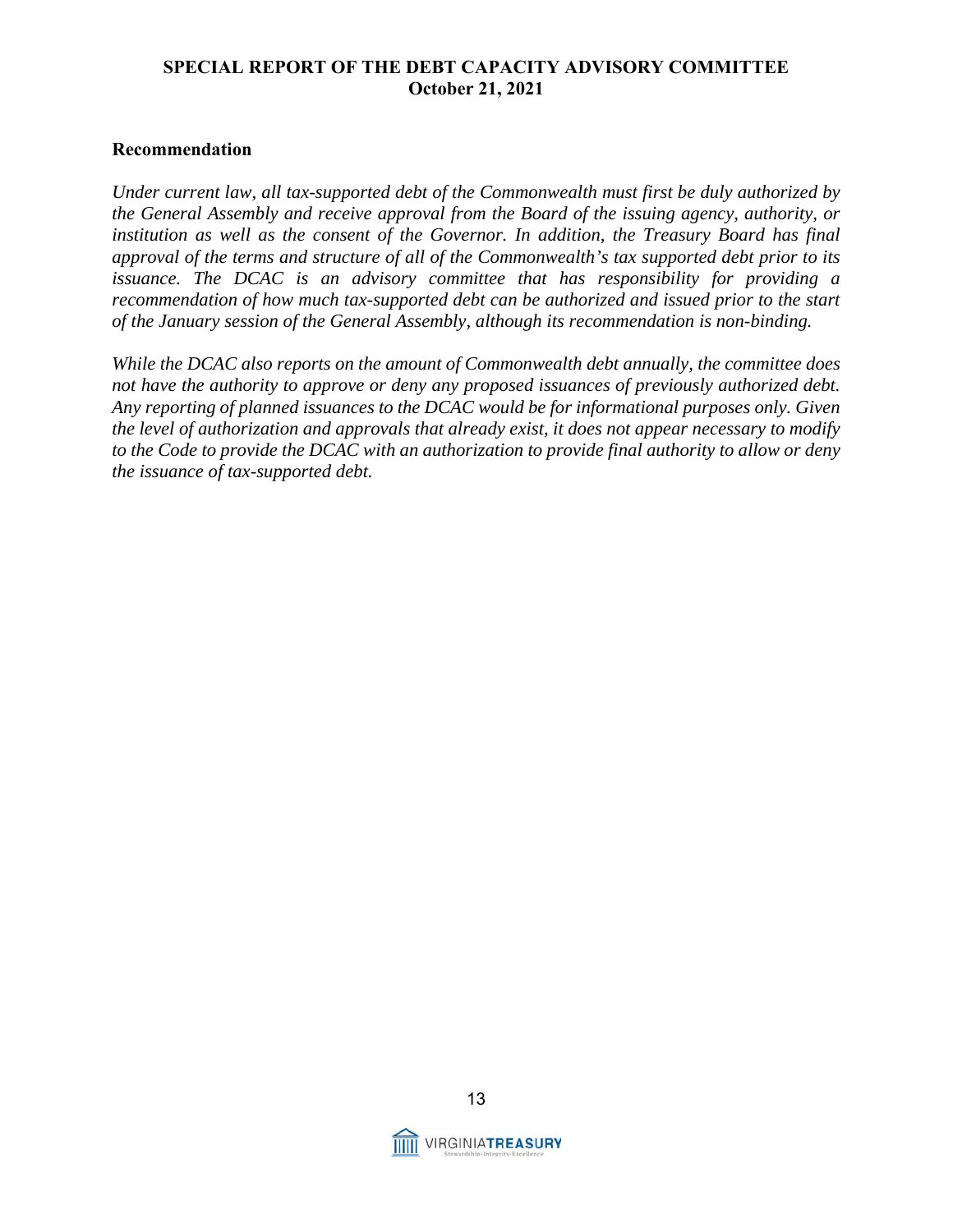# **Analysis of Tax-Supported Transportation Debt and Debt Capacity**

The rating agencies view all debt supported by state-wide, generally applied taxes and fees to be tax-supported debt. The TTF was established by the General Assembly in Chapters 11, 12, 13 and 15 of the Acts of the Assembly, 1986 Special Session (the 1986 Special Session Acts), as a special non-reverting fund administered and allocated by the CTB for the purpose of increased funding for construction and other capital needs of state highways, airports, mass transit and ports. Chapters 1230 and 1275 of the Acts of the General Assembly of the Commonwealth of Virginia 2020 Regular Session ("Chapter 1230" and "Chapter 1275", respectively) enacted numerous structural changes to the transportation funding system in the Commonwealth. These changes generally became effective July 1, 2020.

Under Chapters 1230 and 1275, transportation-related revenues are directed to a special nonreverting fund known as the Commonwealth Transportation Fund, and the distribution of revenues is streamlined, based on codified formulas, to sub-funds established to meet the varying transportation needs and different modes of transportation in the Commonwealth. The TTF continues to be funded primarily from the initial base of revenues specified by the 1986 Special Session Acts, as amended, including the retail sales and use tax, motor fuels tax and motor vehicle related taxes and fees. Chapters 1230 and 1275 makes changes and add to these revenue sources.

Those revenues, as well as the debt service supported by those revenues, are included in the current debt capacity model calculation. Not included in the debt capacity model are highway maintenance and operating revenues (HMO), federal transportation revenues, and debt related to Grant Anticipation Revenue Vehicles (GARVEEs) paid from federal transportation revenues.

#### **Transportation Debt Capacity Analysis**

When making recommendations on the amount of future tax-supported debt that can prudently be authorized and issued, DCAC's target debt capacity benchmark of 5% considers debt service on all outstanding and authorized but unissued tax-supported debt as a percentage of blended revenues. However, transportation specific debt service as a percentage of TTF revenues has historically exceeded this 5% benchmark and is projected to continue to exceed 5% of TTF revenues going forward. From fiscal year 2012 through fiscal year 2021, TTF debt service as a percentage of TTF revenues as calculated using the DCAC model ranged from 14.03% to 20.52%. A chart showing the last ten years of historical TTF debt service to TTF revenues can be found in Appendix B of this report. Accordingly, to the extent the 5% measure is being exceeded by the TTF, capacity derived from the general fund is being utilized. This does not mean that general fund dollars are supplementing debt service payments on TTF debt; rather, it means that capacity derived from the general fund is being used to keep overall capacity for all tax-supported debt under the 5% target.

The annual DCAC report has generally recognized this fact through a generic statement that hasn't highlighted the magnitude of transportation debt service to transportation revenues. In order to

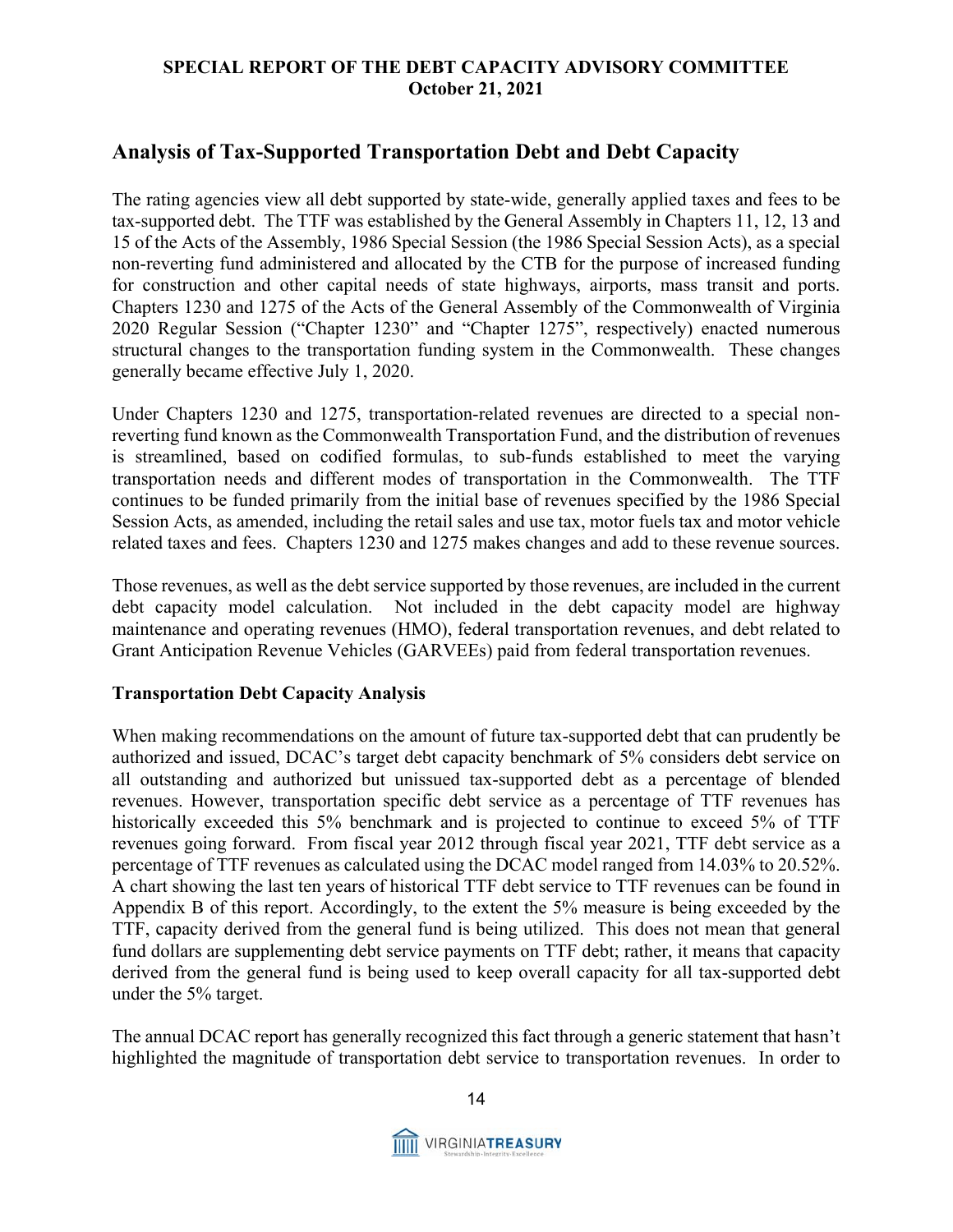develop this special report, Treasury's Debt Management staff produced an interim run of the debt capacity model as of September 2021 showing projected debt capacity for fiscal years 2022 through 2031. In addition to the standard base model solution, Debt Management staff produced two additional model solutions: a General Fund only model solution that includes General Fund revenues, related transfers, and Virginia Health Care Fund revenues along with General Fund supported debt service; and a TTF only model solution that includes TTF revenues and TTF supported debt service. These model runs are based on actual unaudited FY21 revenue numbers taken from the August Secretary of Finance presentation to the Joint Money Committee and from input from Virginia Department of Transportation staff. Debt Management staff requested revenue growth guidance from the Department of Taxation. Given that an updated revenue forecast is not currently available, the Department of Taxation suggested that an illustrative approach be used for projecting revenue growth. As such, General Fund revenues are projected to grow by 1% annually from FY22 through FY24, then by 2.6% annually through FY31. TTF revenues are projected to grow by 1% annually from FY22 through FY24, then by 2.2% annually through FY31. Annual debt service payments (column 3 of the model results) are taken directly from outstanding debt service schedules as of June 30, 2021. Projected debt service payments on authorized but unissued debt (column 5 of the model results) are based on expected issuance schedules developed by Debt Management staff. Projected debt service as a percentage of revenues can be found in column 6 of the model. The 10-year average debt capacity can be found at the bottom of column 8. The various model solutions as of September 2021 (Base, General Fund only, and TTF only) can be found in Appendices C-1 to C-3 of this report. **Please note: the model solutions utilize preliminary and unaudited data and do not reflect an official forecast, and as such, are intended for illustrative purposes only.**

*Base Model Solution:* The September 2021 base model solution for the 10 year average debt capacity indicates that an additional \$840.52 million in tax-supported debt could be authorized and issued annually going forward without exceeding the 5% debt capacity benchmark. Following this 10 year average capacity amount, total debt service as a percentage of blended revenues would range from a low of 4.62% to a high of 5.00% over the next 10 fiscal years.

*General Fund Only Model Solution:* The September 2021 General Fund only model solution indicates that the removal of transportation related revenues and debt would result in an increase in the 10 year average debt capacity up to \$1.04 billion, or an increase of \$198.9 million annually from the base model solution. Another way of interpreting this data is that transportation debt service is reducing General Fund debt authorization capacity by \$198.9 million annually. Under this scenario, project General Fund debt service as a percentage of General Fund revenues would range from a low of 4.59% to a high of 5.00% over the next 10 fiscal years.

*Transportation Trust Fund Only Model Solution:* The September 2021 TTF only model solution indicates that there would be no additional capacity to issue transportation debt if a separate TTF only model were created and was subject to the same 5% capacity benchmark that is used for the current base model. Transportation debt service as a percentage of TTF revenues is projected to range from a low of 11.74% to a high of 14.89% over the next 10 fiscal years.

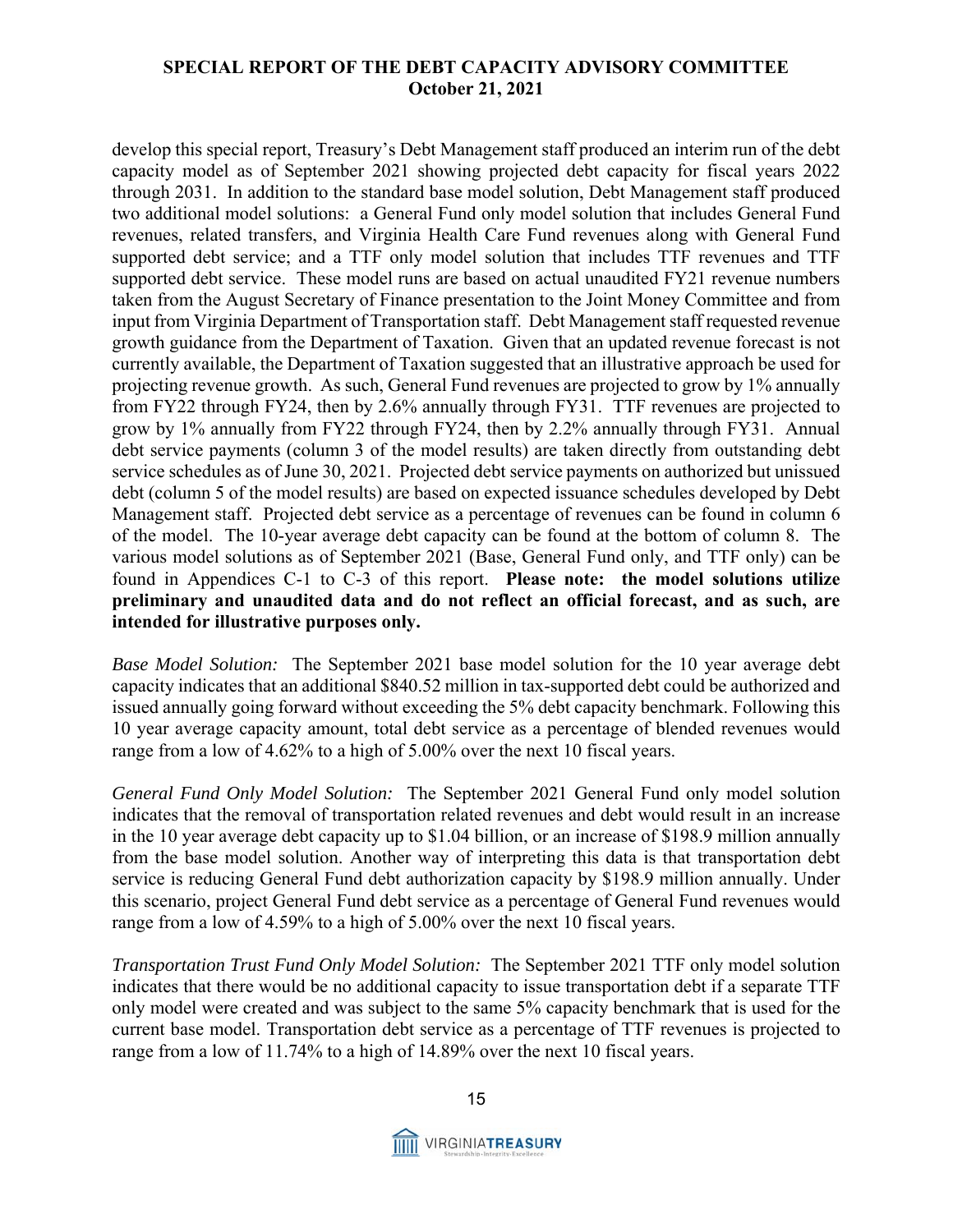#### **Recommendation**

*From the perspective of the rating agencies, all tax-supported debt of the Commonwealth, whether supported by General Fund or TTF revenues, has an impact on the Commonwealth's debt burden. Viewing the model for only the General Fund without transportation revenues or debt creates a false impression of additional capacity for tax-supported debt. On the other hand, viewing the model for TTF revenues and debt alone clearly demonstrates an inability for the TTF to meet the current 5% benchmark for debt service as a percentage of revenues set by DCAC. If the models were to be split for the purposes of calculating debt capacity separately for the General Fund and TTF, a policy would need to be adopted to include a higher debt capacity benchmark for the TTF.* 

*We recognize that the current model calculation provides a more conservative approach than splitting the models and we do not recommend that a separate debt capacity model be created for transportation. However, we recommend that more detailed discussion on the impact of transportation debt on the Commonwealth's overall debt capacity should be included in future reports of the DCAC and we plan to incorporate more information on the level of transportation debt service to TTF revenues beginning with the December 2021 DCAC report.* 

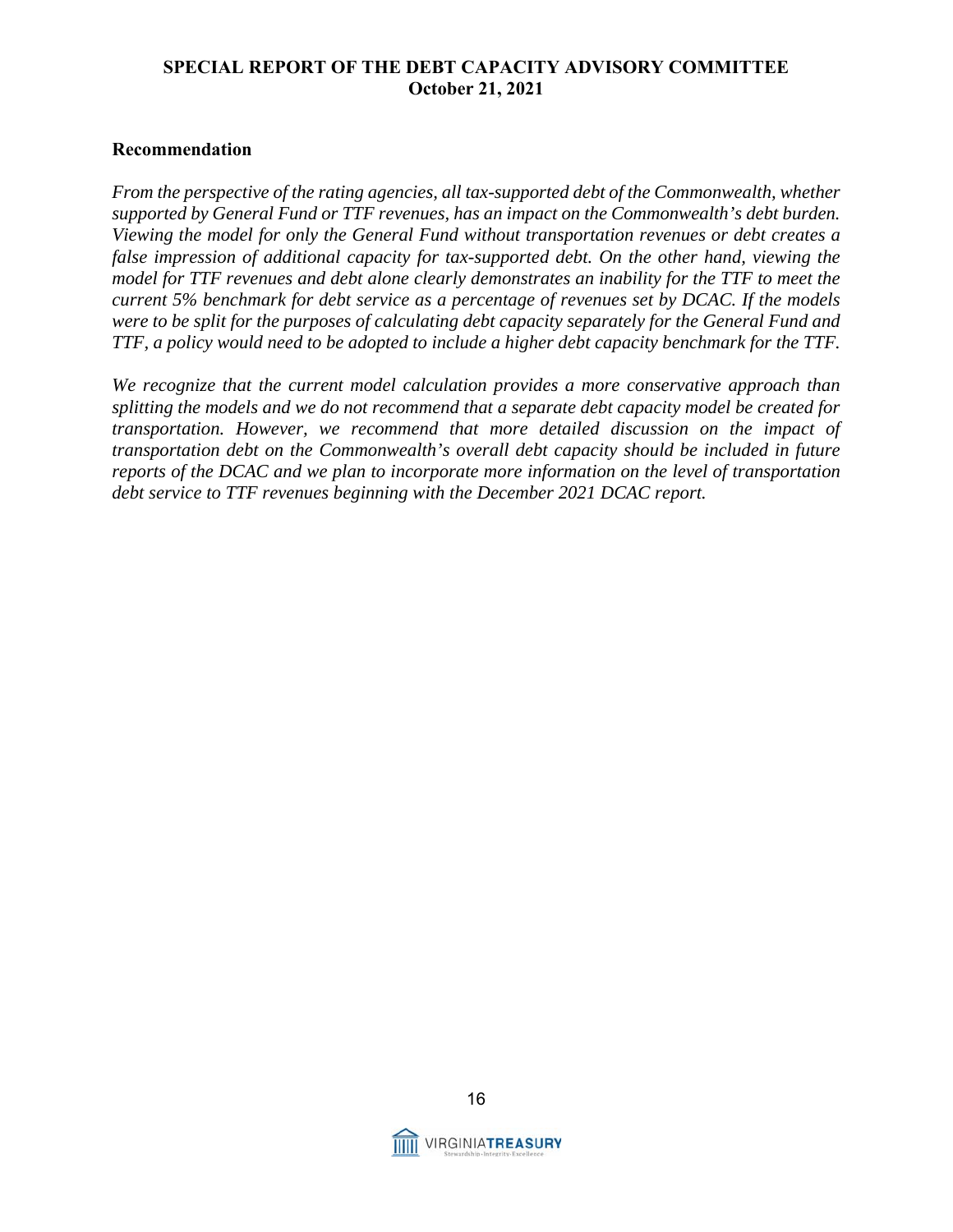#### **Appendix A – Legal Debt limit Calculation as of June 30, 2020**

#### **COMPUTATION OF LEGAL DEBT LIMIT AND DEBT MARGIN (in thousands)**

|                                                                                   | Fiscal Year Ended June 30, |                  |              |  |  |  |
|-----------------------------------------------------------------------------------|----------------------------|------------------|--------------|--|--|--|
| Taxes                                                                             | 2018                       | 2019             | 2020         |  |  |  |
| Individual and Fiduciary Income [1]                                               | \$14,105,766               | \$14,801,986     | \$15,351,603 |  |  |  |
| Corporation Income [2]                                                            | 861,897                    | 943,391          | 1,011,650    |  |  |  |
| State Sales and Use [3]                                                           | 3,827,078                  | 3,972,960        | 4,112,861    |  |  |  |
| Total                                                                             | \$18,794,741               | \$19,718,337     | \$20,476,114 |  |  |  |
| A verage tax revenues for the three fiscal years                                  |                            |                  | \$19,663,064 |  |  |  |
|                                                                                   |                            |                  |              |  |  |  |
| Section 9(a)(2) General Obligation Debt Issuance Limit and Margin [4]:            |                            |                  |              |  |  |  |
| Debt Issuance Limit:                                                              |                            |                  |              |  |  |  |
| 30% of 1.15 times annual tax revenues for fiscal year 2020                        |                            |                  | \$7,064,259  |  |  |  |
| Less $9(a)(2)$ Bonds Outstanding:                                                 |                            |                  | 0            |  |  |  |
| Debt Issuance Margin for Section $9(a)(2)$ General Obligation Bonds               |                            |                  | \$7,064,259  |  |  |  |
| Section 9(b) General Obligation Debt Issuance Limit and Margin:                   |                            |                  |              |  |  |  |
| Debt Issuance Limit:                                                              |                            |                  |              |  |  |  |
| 1.15 times the average tax revenues for three fiscal years as calculated above    |                            |                  | \$22,612,524 |  |  |  |
| Less 9(b) Bonds Outstanding at June 30, 2020:                                     |                            |                  |              |  |  |  |
| Public Facilities Bonds [6]                                                       |                            | \$330,934        |              |  |  |  |
| Transportation Facilities Refunding Bonds [5][6]                                  |                            | $\mathbf{0}$     |              |  |  |  |
| Bond Anticipation Notes                                                           |                            | 0                |              |  |  |  |
| Total 9(b) Bonds Outstanding at June 30, 2020                                     |                            |                  | 330,934      |  |  |  |
| Debt Issuance Margin for Section 9(b) General Obligation Bonds                    |                            |                  | \$22,281,590 |  |  |  |
| Debt Authorization Limit:                                                         |                            |                  |              |  |  |  |
| 25% of 1.15 times average tax revenues for three fiscal years as calculated above |                            |                  | \$5,653,131  |  |  |  |
| Less 9(b) debt authorized during the three prior fiscal years                     |                            |                  | 0            |  |  |  |
| Maximum additional 9(b) debt that may be authorized by the                        |                            |                  |              |  |  |  |
| General Assembly (subject to referendum):                                         |                            |                  | 5,653,131    |  |  |  |
| Section 9(c) General Obligation Debt Issuance Limit and Margin:                   |                            |                  |              |  |  |  |
| Debt Issuance Limit:                                                              |                            |                  |              |  |  |  |
| 1.15 times the average tax revenues for three fiscal years as calculated above    |                            |                  |              |  |  |  |
|                                                                                   |                            |                  | \$22,612,524 |  |  |  |
| Less 9(c) Bonds Outstanding at June 30, 2020:                                     |                            |                  |              |  |  |  |
| Parking Facilities [6]                                                            |                            | \$7,583          |              |  |  |  |
| Transportation Facilities [6]                                                     |                            | 3,083            |              |  |  |  |
| Higher Educational Institutions [6]                                               |                            | 886,837          |              |  |  |  |
| <b>Bond Anticipation Notes</b>                                                    |                            | $\boldsymbol{0}$ |              |  |  |  |
| Total 9(c) Bonds Outstanding at June 30, 2020                                     |                            |                  | 897,503      |  |  |  |
| Debt Issuance Margin for Section 9(c) General Obligation Bonds                    |                            |                  | \$21,715,021 |  |  |  |

[1] Includes taxes imposed pursuant to Articles 2 and 9 of Chapter 3, Title 58.1 of the Code of Virginia. 2019 is adjusted for Tax Payer Relief Fund amount.

[2] Includes taxes imposed pursuant to Article 10 of Chapter 3, Title 58.1 of the Code of Virginia.

[3] Includes taxes imposed pursuant to Chapter 6, Title 58.1 of the Code of Virginia, less taxes identified in Sections 58.1-605 and 58.1-638.

[4] Debt limit applies only to debt authorized pursuant to Article X, Section 9(a)(2) of the Constitution of Virginia.

[5] These bonds refunded certain Section 9(c) debt and because the Governor did not certify the feasibility of the refinanced

project, it must be applied against the Section 9(b) Debt Limit.

[6] Net of unamortized discounts and premiums.

Sources: Department of Accounts and Department of the Treasury.



A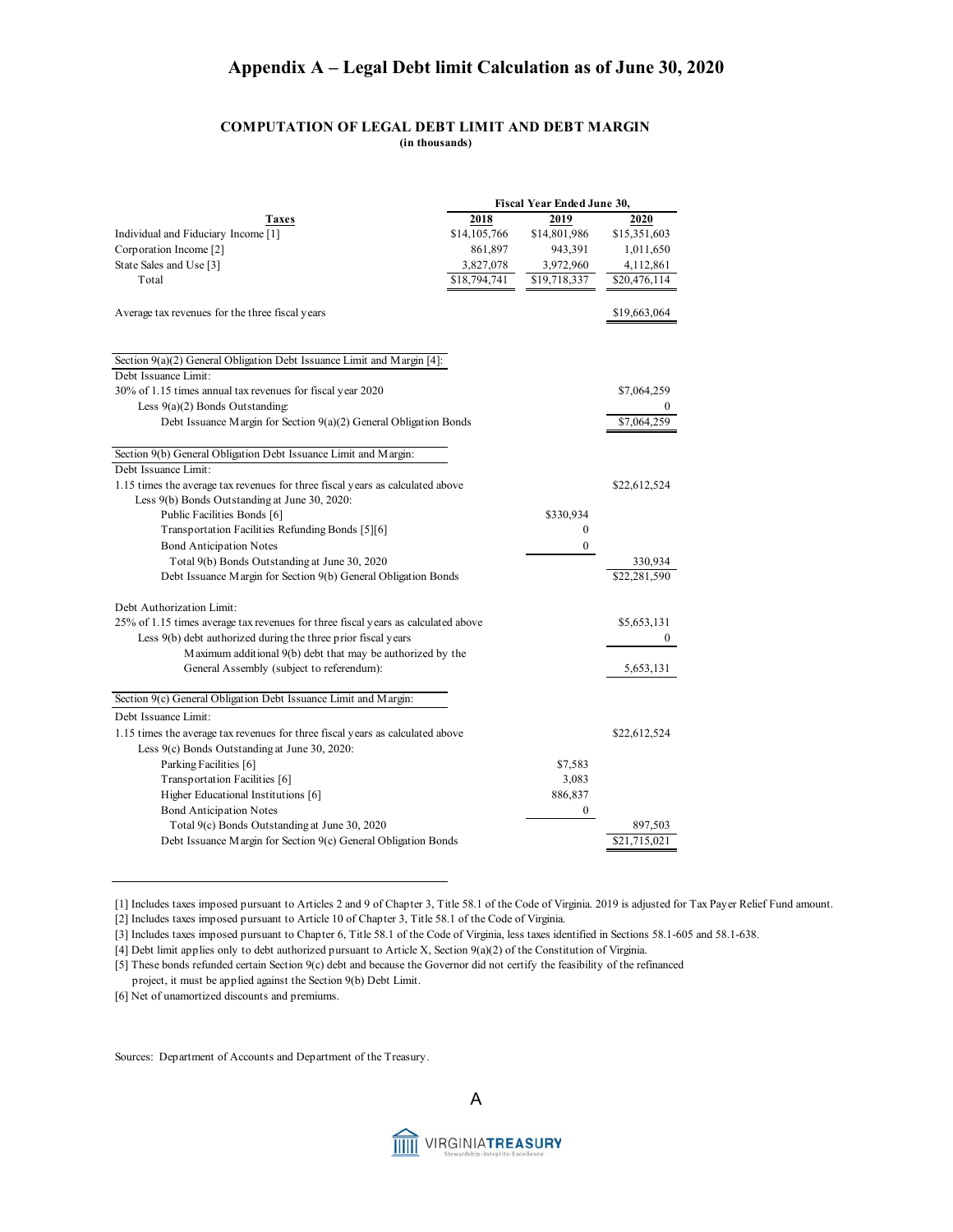## **Appendix B – Historical TTF Debt Service to TTF Revenues – Fiscal Years 2012-2021**

| (Dollars in Millions)                       |                 |                                   |                                                      |                                                             |  |  |  |  |  |  |
|---------------------------------------------|-----------------|-----------------------------------|------------------------------------------------------|-------------------------------------------------------------|--|--|--|--|--|--|
| 5.0%<br>Debt Service as a $\%$ of Revenue = |                 |                                   |                                                      |                                                             |  |  |  |  |  |  |
|                                             | $[1]$           | $[2]$                             | [3]                                                  | $[4]$                                                       |  |  |  |  |  |  |
|                                             | <b>TTF</b>      | <b>Base</b><br>Capacity<br>to Pay | Annual<br><b>Payments</b> for<br><b>Debt Service</b> | Actual<br>Outstanding<br><b>Debt Service</b><br>as a $%$ of |  |  |  |  |  |  |
| <b>Fiscal Year</b>                          | <b>Revenues</b> | <b>Debt Service</b>               | on Debt Issued                                       | Revenues                                                    |  |  |  |  |  |  |
| 2012                                        | 1,060.20        | 53.01                             | 185.47                                               | 17.49%                                                      |  |  |  |  |  |  |
| 2013                                        | 1,083.60        | 54.18                             | 222.39                                               | 20.52%                                                      |  |  |  |  |  |  |
| 2014                                        | 1,189.00        | 59.45                             | 232.70                                               | 19.57%                                                      |  |  |  |  |  |  |
| 2015                                        | 1,324.50        | 66.23                             | 229.16                                               | 17.30%                                                      |  |  |  |  |  |  |
| 2016                                        | 1,367.50        | 68.38                             | 248.71                                               | 18.19%                                                      |  |  |  |  |  |  |
| 2017                                        | 1,431.40        | 71.57                             | 263.70                                               | 18.42%                                                      |  |  |  |  |  |  |
| 2018                                        | 1,440.60        | 72.03                             | 260.97                                               | 18.12%                                                      |  |  |  |  |  |  |
| 2019                                        | 1,497.00        | 74.85                             | 280.01                                               | 18.70%                                                      |  |  |  |  |  |  |
| 2020                                        | 1,532.06        | 76.60                             | 270.93                                               | 17.68%                                                      |  |  |  |  |  |  |
| 2021                                        | 1,885.78        | 94.29                             | 264.62                                               | 14.03%                                                      |  |  |  |  |  |  |

#### **Historical TTF Debt Service as a Percentage of TTF Revenues (Dollars in Millions)**



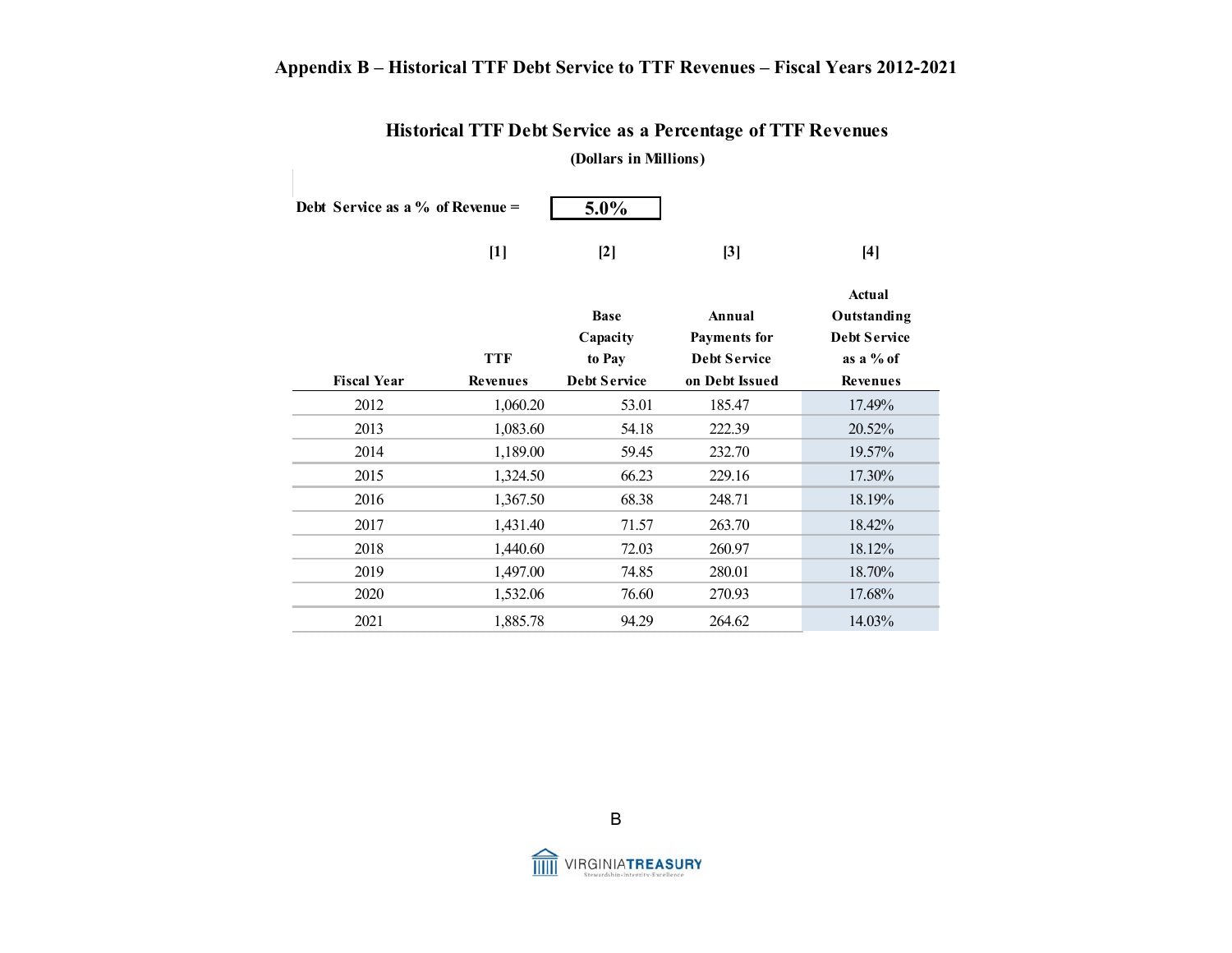| (Dollars in Millions)              |                |                |                             |                     |                            |           |                     |                  |                     |                     |              |
|------------------------------------|----------------|----------------|-----------------------------|---------------------|----------------------------|-----------|---------------------|------------------|---------------------|---------------------|--------------|
| <b>Debt Capacity Maximum Ratio</b> |                | September 2021 |                             |                     |                            |           |                     |                  |                     |                     |              |
| Debt Service as a % of Revenue $=$ |                |                | 5.0%                        |                     | <b>Base Model Solution</b> |           |                     |                  |                     |                     |              |
|                                    | $[1]$          | $[2]$          | $[3]$                       | $[4]$               | [5]                        | [6]       | $[7]$               | [8]              | [9]                 | $[10]$              | $[11]$       |
|                                    |                |                |                             | Actual              | Annual                     | Actual &  |                     |                  | <b>Debt Service</b> |                     |              |
|                                    |                | <b>Base</b>    | Annual                      | Outstanding         | <b>Payments for</b>        | Projected | <b>Net</b>          | Amount of        | on Amount of        | Remaining           | Total        |
|                                    |                | Capacity       | <b>Payments</b> for         | <b>Debt Service</b> | Debt Service Debt Service  |           | Capacity            | Additional       | Additional          | Capacity            | Debt Service |
|                                    | <b>Blended</b> | to Pay         | <b>Debt Service</b>         | as a % of           | on All Planned             | as a % of | to Pay              | Debt that may    | Debt that may       | to Pay              | as a % of    |
| <b>Fiscal Year</b>                 | Revenues       |                | Debt Service on Debt Issued | Revenues            | <b>Debt Issuances</b>      | Revenues  | <b>Debt Service</b> | <b>Be Issued</b> | <b>Be Issued</b>    | <b>Debt Service</b> | Revenues     |
| 2022                               | 28,286.04      | 1,414.30       | 1,101.44                    | 3.89%               | 64.45                      | 4.12%     | 248.42              | 2,213.54         | 141.331             | 107.09              | 4.62%        |
| 2023                               | 28,568.90      | 1,428.44       | 1,088.77                    | 3.81%               | 168.74                     | 4.40%     | 170.94              | 0.00             | 141.331             | 29.61               | 4.90%        |
| 2024                               | 28,854.58      | 1,442.73       | 1,062.45                    | 3.68%               | 238.95                     | 4.51%     | 141.33              | 0.00             | 141.331             | $0.00\,$            | 5.00%        |
| 2025                               | 29,574.14      | 1,478.71       | 1,008.96                    | 3.41%               | 314.18                     | 4.47%     | 155.56              | 222.86           | 155.560             | 0.00                | 5.00%        |
| 2026                               | 30,312.68      | 1,515.63       | 969.68                      | 3.20%               | 372.23                     | 4.43%     | 173.72              | 284.32           | 173.713             | 0.00                | 5.00%        |
| 2027                               | 31,070.71      | 1,553.54       | 916.81                      | 2.95%               | 372.23                     | 4.15%     | 264.49              | 1,421.70         | 264.486             | 0.00                | 5.00%        |
| 2028                               | 31,848.70      | 1,592.43       | 859.16                      | 2.70%               | 372.08                     | 3.87%     | 361.20              | 1,514.63         | 361.193             | 0.00                | 5.00%        |
| 2029                               | 32,647.17      | 1,632.36       | 815.29                      | 2.50%               | 372.08                     | 3.64%     | 444.99              | 1,312.34         | 444.984             | $0.00\,$            | 5.00%        |
| 2030                               | 33,466.63      | 1,673.33       | 775.97                      | 2.32%               | 358.84                     | 3.39%     | 538.52              | 1,435.83         | 536.659             | 1.86                | 4.99%        |
| 2031                               | 34,307.63      | 1,715.38       | 712.55                      | 2.08%               | 358.84                     | 3.12%     | 643.99              | 0.00             | 536.659             | 107.33              | 4.69%        |
|                                    |                |                |                             |                     |                            |           | 10 Year             |                  |                     |                     |              |
|                                    |                |                |                             |                     |                            |           | Average:            | \$840.52         |                     |                     |              |

#### **DEBT CAPACITY MODEL**

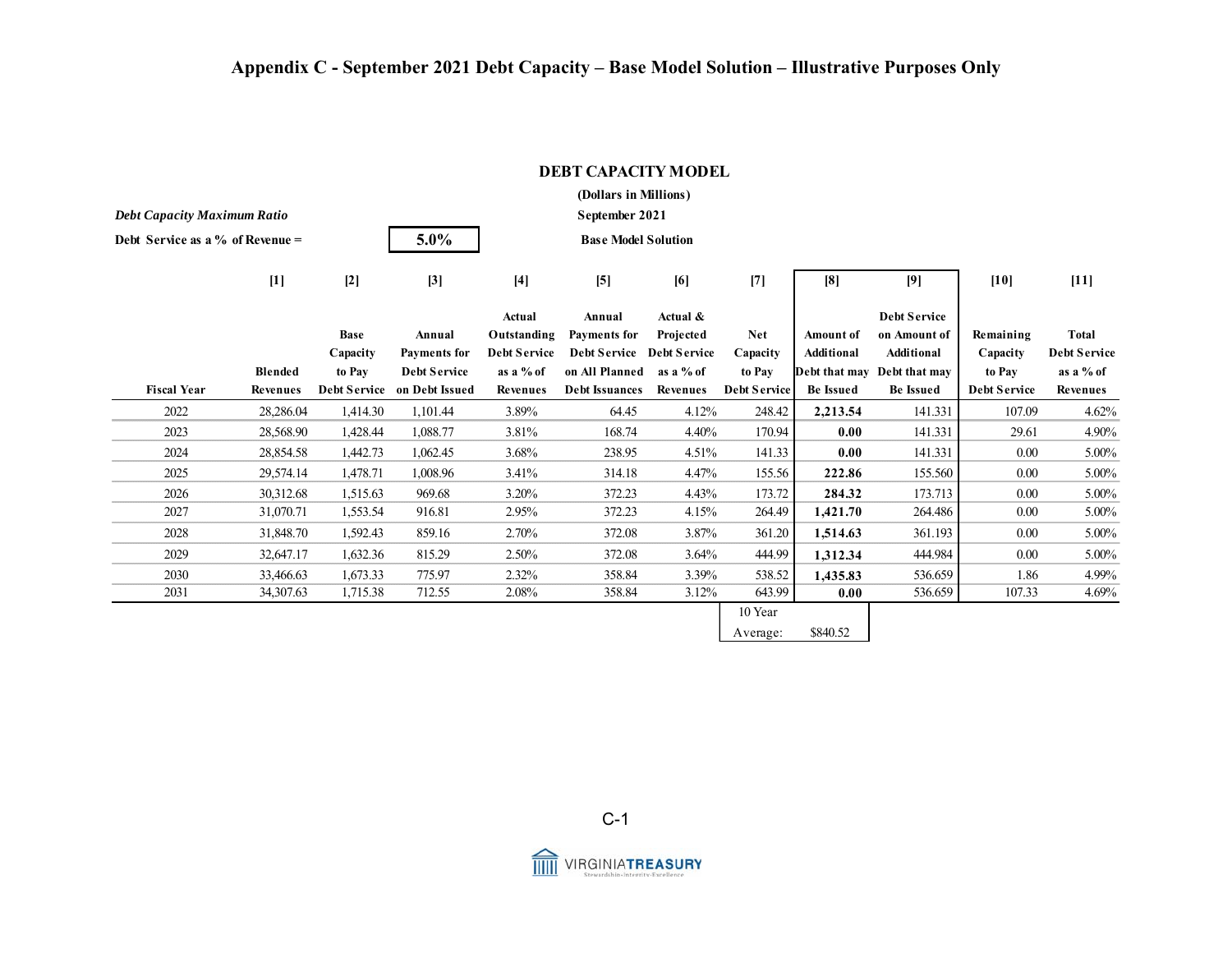## **Appendix C - September 2021 Debt Capacity – General Fund Only Model Solution – Illustrative Purposes Only**

| (Dollars in Millions)              |                              |             |                                                    |                              |                                         |                              |                               |                  |                                                 |                               |                       |
|------------------------------------|------------------------------|-------------|----------------------------------------------------|------------------------------|-----------------------------------------|------------------------------|-------------------------------|------------------|-------------------------------------------------|-------------------------------|-----------------------|
| <b>Debt Capacity Maximum Ratio</b> |                              |             |                                                    | September, 2021              |                                         |                              |                               |                  |                                                 |                               |                       |
| Debt Service as a % of Revenue $=$ |                              |             | 5.0%                                               |                              | <b>General Fund Only Model Solution</b> |                              |                               |                  |                                                 |                               |                       |
|                                    | $[1]$                        | $[2]$       | $[3]$                                              | $[4]$                        | $[5]$                                   | [6]                          | $[7]$                         | [8]              | [9]                                             | $[10]$                        | $[11]$                |
|                                    |                              | <b>Base</b> | Annual                                             | Actual<br>Outstanding        | Annual<br><b>Payments for</b>           | Actual &<br>Projected        | <b>Net</b>                    | Amount of        | <b>Debt Service</b><br>on Amount of             | Remaining                     | <b>Total</b>          |
|                                    |                              | Capacity    | <b>Payments</b> for                                | <b>Debt Service</b>          | Debt Service Debt Service               |                              | Capacity                      | Additional       | Additional                                      | Capacity                      | <b>Debt Service</b>   |
| <b>Fiscal Year</b>                 | <b>GF</b><br><b>Revenues</b> | to Pay      | <b>Debt Service</b><br>Debt Service on Debt Issued | as a % of<br><b>Revenues</b> | on All Planned<br><b>Debt Issuances</b> | as a % of<br><b>Revenues</b> | to Pay<br><b>Debt Service</b> | <b>Be Issued</b> | Debt that may Debt that may<br><b>Be Issued</b> | to Pay<br><b>Debt Service</b> | as a % of<br>Revenues |
|                                    |                              |             |                                                    |                              |                                         |                              |                               |                  |                                                 |                               |                       |
| 2022                               | 26,381.40                    | 1,319.07    | 853.52                                             | 3.24%                        | 40.69                                   | 3.39%                        | 424.87                        | 5,167.25         | 329.921                                         | 94.94                         | 4.64%                 |
| 2023                               | 26,645.22                    | 1,332.26    | 846.90                                             | 3.18%                        | 124.26                                  | 3.64%                        | 361.10                        | 0.00             | 329.921                                         | 31.18                         | 4.88%                 |
| 2024                               | 26,911.67                    | 1,345.58    | 821.19                                             | 3.05%                        | 194.46                                  | 3.77%                        | 329.93                        | 0.00             | 329.921                                         | 0.00                          | 5.00%                 |
| 2025                               | 27,588.48                    | 1,379.42    | 784.95                                             | 2.85%                        | 261.47                                  | 3.79%                        | 333.01                        | 48.30            | 333.004                                         | $0.00\,$                      | 5.00%                 |
| 2026                               | 28,283.34                    | 1,414.17    | 745.73                                             | 2.64%                        | 315.50                                  | 3.75%                        | 352.94                        | 312.13           | 352.933                                         | $0.00\,$                      | 5.00%                 |
| 2027                               | 28,996.72                    | 1,449.84    | 701.23                                             | 2.42%                        | 315.50                                  | 3.51%                        | 433.10                        | 1,255.57         | 433.099                                         | 0.00                          | 5.00%                 |
| 2028                               | 29,729.08                    | 1,486.45    | 650.65                                             | 2.19%                        | 315.35                                  | 3.25%                        | 520.45                        | 1,368.07         | 520.448                                         | 0.00                          | 5.00%                 |
| 2029                               | 30,480.92                    | 1,524.05    | 606.95                                             | 1.99%                        | 315.35                                  | 3.03%                        | 601.74                        | 1,273.23         | 601.742                                         | 0.00                          | 5.00%                 |
| 2030                               | 31,252.73                    | 1,562.64    | 567.58                                             | 1.82%                        | 302.11                                  | 2.78%                        | 692.94                        | 969.62           | 663.650                                         | 29.29                         | 4.91%                 |
| 2031                               | 32,045.01                    | 1,602.25    | 503.76                                             | 1.57%                        | 302.11                                  | 2.51%                        | 796.38                        | 0.00             | 663.650                                         | 132.73                        | 4.59%                 |
|                                    |                              |             |                                                    |                              |                                         |                              | 10 Year                       |                  |                                                 |                               |                       |
|                                    |                              |             |                                                    |                              |                                         |                              | Average:                      | \$1,039.42       |                                                 |                               |                       |

#### **DEBT CAPACITY MODEL (GF ONLY)**



fill VIRGINIATREASURY